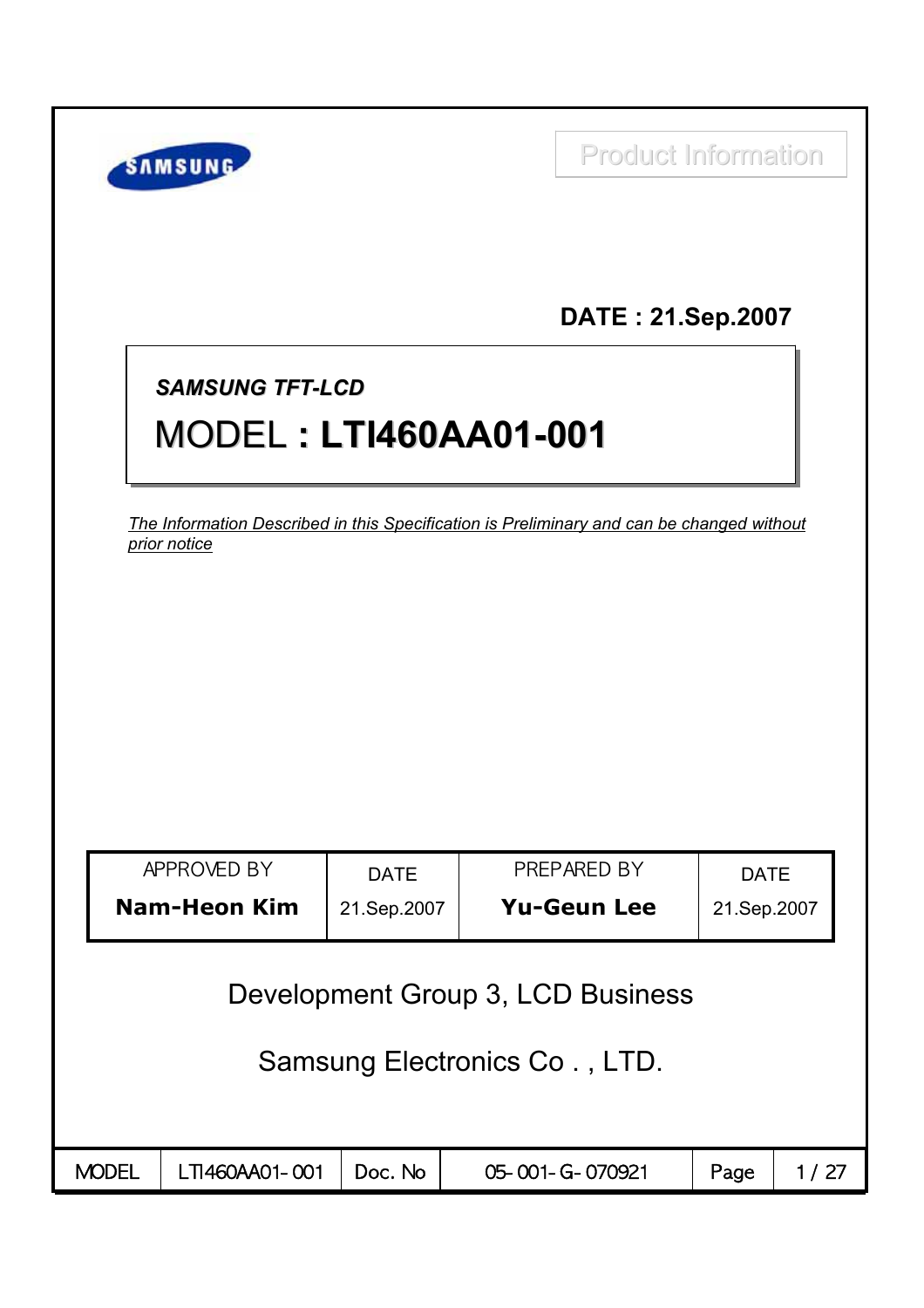# **Contents**

| 4.1 TFT LCD Module<br>4.2 Back Light Unit<br>4.3 Inverter Input & Specification                                                                                                               |         |                 |      |      |  |  |  |
|-----------------------------------------------------------------------------------------------------------------------------------------------------------------------------------------------|---------|-----------------|------|------|--|--|--|
| 5.1 LVDS Connector<br>5.2 Inverter Input Pin Configuration<br>5.3 Inverter Input Power Sequence<br>5.4 LVDS Interface<br>5.5 Input Signals, Basic Display Colors and Gray Scale of Each Color |         |                 |      |      |  |  |  |
| 6.1 Timing Parameters (DE only mode)<br>6.2 Timing Diagrams of interface Signal (DE only mode)<br>6.3 Power ON/OFF Sequence                                                                   |         |                 |      |      |  |  |  |
|                                                                                                                                                                                               |         |                 |      |      |  |  |  |
|                                                                                                                                                                                               |         |                 |      |      |  |  |  |
|                                                                                                                                                                                               |         |                 |      |      |  |  |  |
| 10.1 Handling<br>10.2 Storage<br>10.3 Operation<br>10.4 Operation Condition Guide<br>10.5 Others                                                                                              |         |                 |      |      |  |  |  |
| <b>MODEL</b><br>LTI460AA01-001                                                                                                                                                                | Doc. No | 05-001-G-070921 | Page | 2/27 |  |  |  |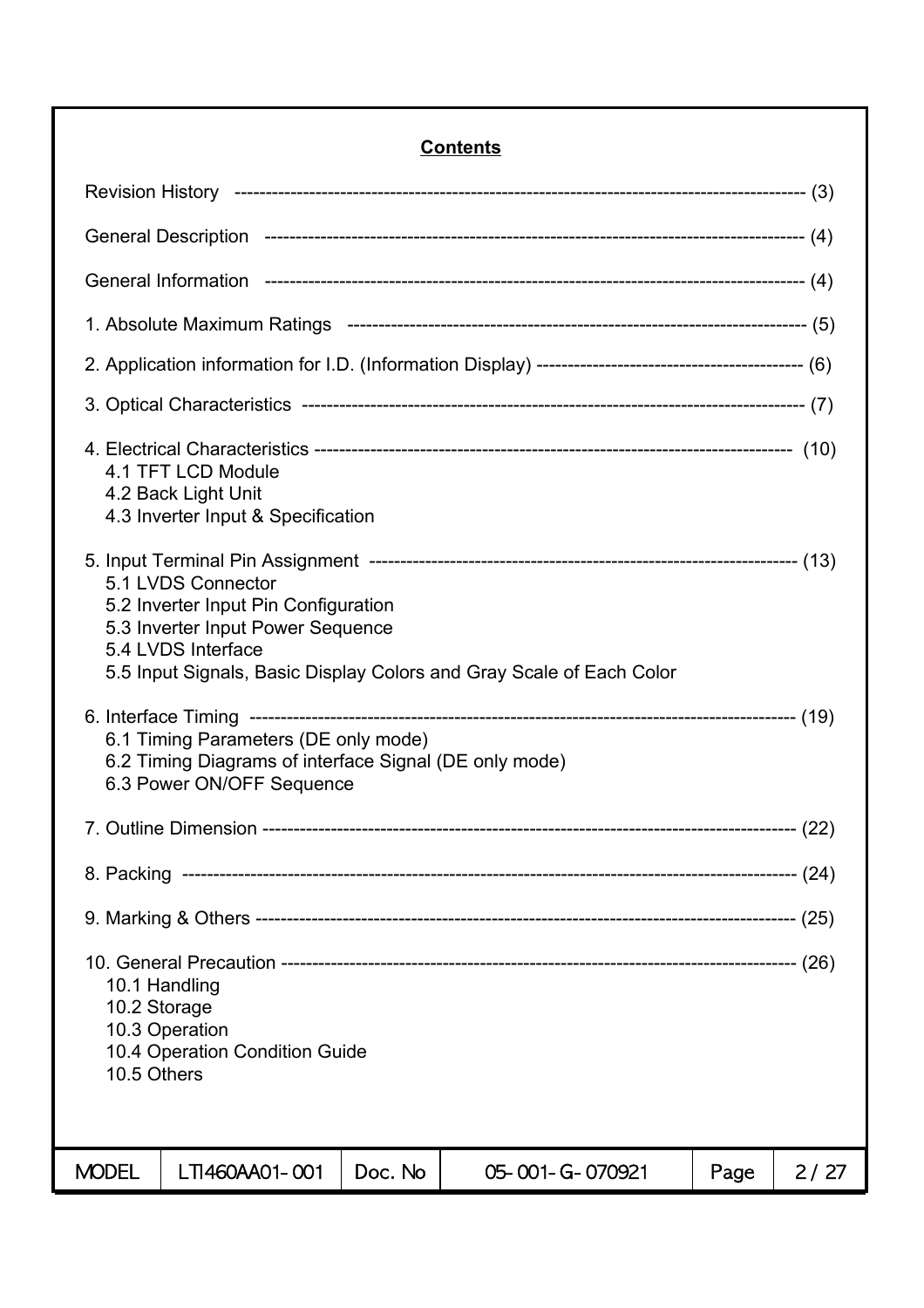# **\* Revision History**

| Date               | Rev.<br>No.               | Page   | Summary                                                                           |
|--------------------|---------------------------|--------|-----------------------------------------------------------------------------------|
| Sep<br>01,<br>2007 | 000                       | all    | First issued                                                                      |
|                    | Sep<br>21,<br>001<br>2007 |        | Optional power connector for 12V input is deleted.<br>(IP400-L02B-C34 (UJU))      |
|                    |                           |        | Optional embedded sensor output connector is deleted.<br>(KN30-7P-1.25H (Hirose)) |
|                    |                           | 21, 22 | Mechanical drawing change                                                         |

| <b>MODEL</b> | LTI460AA01-001 | Doc. No | 05-001-G-070921 | Page |  |
|--------------|----------------|---------|-----------------|------|--|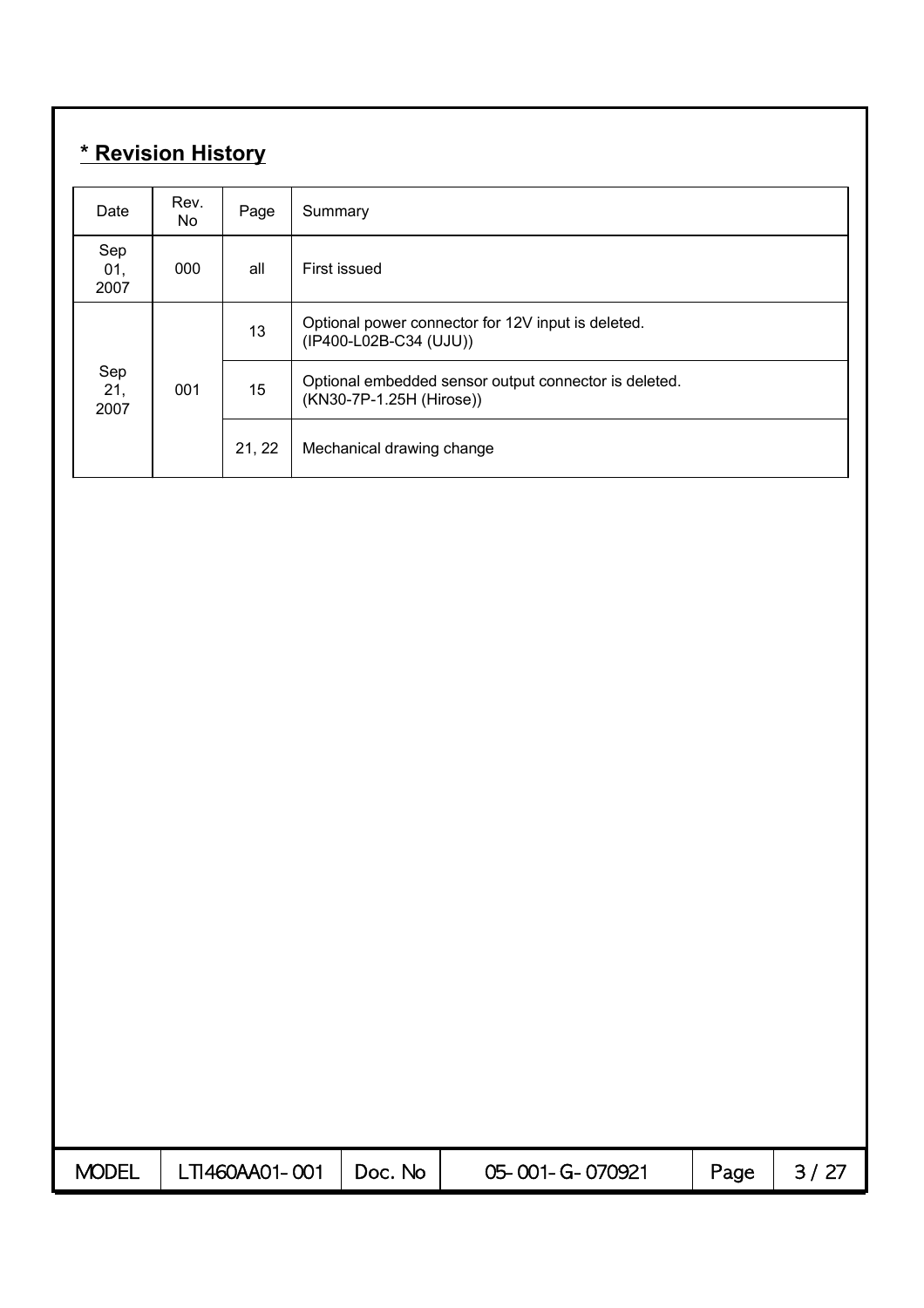# **General Description**

### **Description**

LTI460AA01-001 is a color active matrix liquid crystal display (LCD) that uses amorphous silicon TFT(Thin Film Transistor) as switching components. This model is composed of a TFT LCD panel, a driver circuit and a backlight unit. The resolution of a 46.0" is 1366 x 768 and this model can display up to 16.7 million colors with wide viewing angle of 89<sup>°</sup> or higher in all directions. This panel is intended to support applications to provide a excellent performance for Flat Panel Display such as Home-alone Multimedia TFT-LCD TV, Display terminals for AV application products, and Digital Information Display (DID).

### **Features**

- RoHS compliance (Pb-free)
- High contrast ratio, High luminance
- SPVA(Super Patterned Vertical Align) mode
- Wide viewing angle ( $\pm$ 178°)
- High speed response
- Narrow bezel, Black Top Chassis
- Landscape / Portrait type compatible
- WXGA (1366 x 768 pixels) resolution (16:9)
- **ELOW Power consumption**
- Direct Type 24 CCFTs(Cold Cathode Fluorescent Tube)
- DE(Data Enable) mode
- LVDS (Low Voltage Differential Signaling) interface (1pixel/clock)

|                                  | <b>Items</b>             |                            |         | Specification                            | Unit   | <b>Note</b> |      |
|----------------------------------|--------------------------|----------------------------|---------|------------------------------------------|--------|-------------|------|
|                                  | <b>Module Size</b>       |                            |         | 1047.4( $W_{TYP}$ ) x 600.6( $H_{TYP}$ ) | mm     | $\pm$ 1.0mm |      |
|                                  |                          |                            |         | 59.3( $D_{MAX}$ )                        |        |             |      |
|                                  | Weight                   |                            |         | 18,000(Max)                              | g      |             |      |
|                                  | <b>Pixel Pitch</b>       |                            |         | $0.7455(H) \times 0.7455(V)$             | mm     |             |      |
|                                  | Active Display Area      |                            |         | 1018.353(H) x 572.544(V)                 | mm     |             |      |
|                                  | <b>Surface Treatment</b> |                            |         | Haze 44%, Hard-coating (3H)              |        |             |      |
|                                  | <b>Display Colors</b>    |                            |         | 8 bit - 16.7M                            | colors |             |      |
|                                  | Number of Pixels         |                            |         | 1366 x 768                               | pixel  |             |      |
|                                  | <b>Pixel Arrangement</b> | <b>RGB</b> vertical stripe |         |                                          |        |             |      |
|                                  | Display Mode             | <b>Normally Black</b>      |         |                                          |        |             |      |
| Luminance of White<br>700 (Typ.) |                          | cd/m <sup>2</sup>          |         |                                          |        |             |      |
|                                  |                          |                            |         |                                          |        |             |      |
| <b>MODEL</b>                     | LTI460AA01-001           |                            | Doc. No | 05-001-G-070921                          |        | Page        | 4/27 |

# **General Information**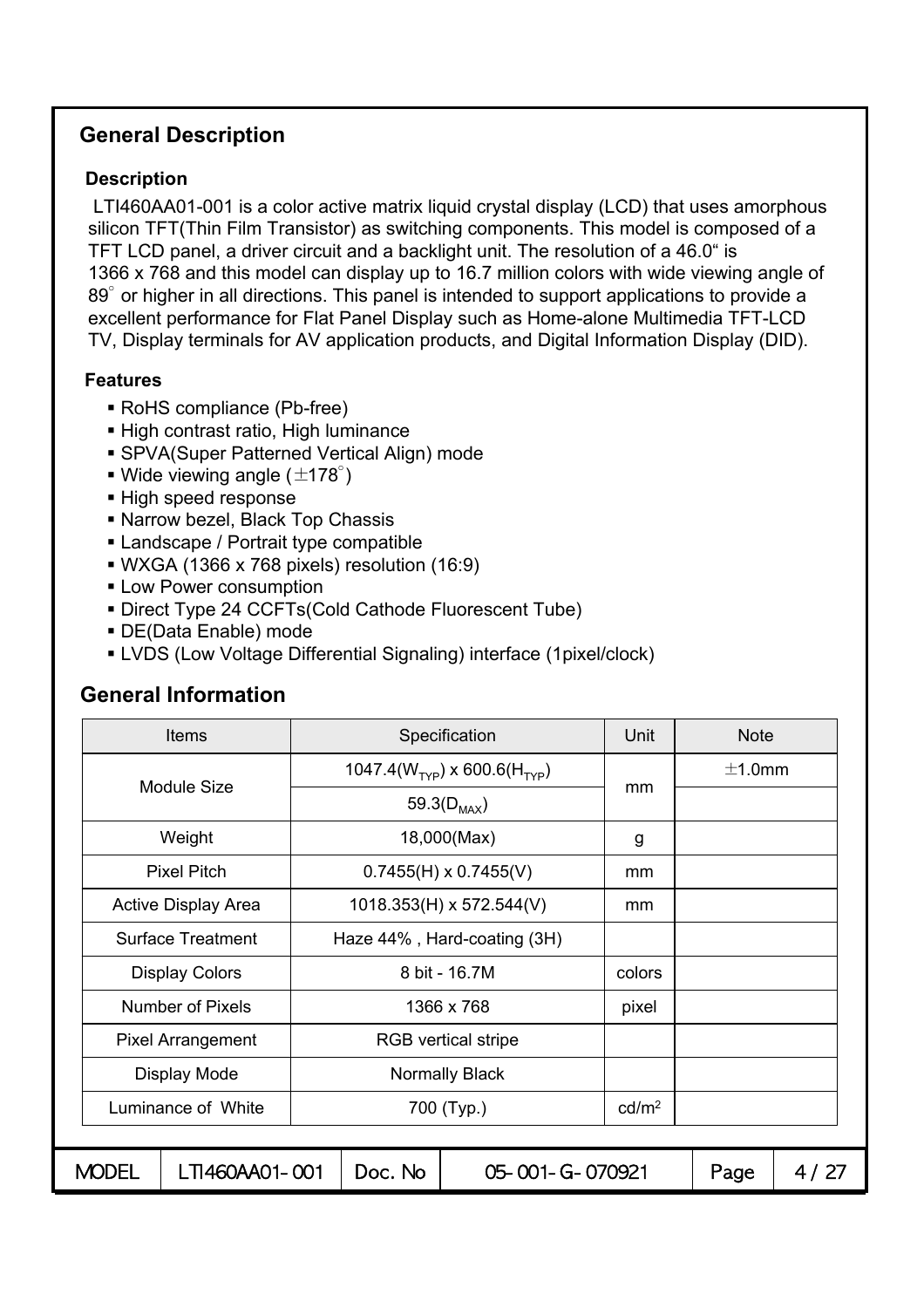# **1. Absolute Maximum Ratings**

If the condition exceeds maximum ratings, it can cause malfunction or unrecoverable damage to the device.

| <b>Item</b>                 | Symbol                      |                    | Min.    | Max.           | Unit | <b>Note</b>   |         |
|-----------------------------|-----------------------------|--------------------|---------|----------------|------|---------------|---------|
| <b>Power Supply Voltage</b> | $\rm V_{DD}$                |                    | GND-0.5 | 13.2           | V    | (1)           |         |
| Storage temperature         | $\mathsf{T}_{\textsf{STG}}$ |                    | $-20$   | 60             | Ĉ    | (2)           |         |
| Glass surface               | Center                      | ${\tt T_{OPR}}$    |         | $\overline{0}$ | 50   | ပ်            |         |
| temperature<br>(Operation)  | T. Uniformity               | $\triangle$ T      |         |                | 10   | $\mathcal{C}$ | (2),(5) |
|                             |                             |                    | x, y    |                | 40   | G             |         |
| Shock (non - operating)     |                             | $S_{\text{nop}}$   | Z       |                | 30   |               | (3)     |
| Vibration (non - operating) |                             | $V_{\mathsf{nop}}$ |         |                | 1.5  | G             | (4)     |

Note (1) Ta=  $25 \pm 2$  °C

- (2) Temperature and relative humidity range are shown in the figure below.
	- a. 90 % RH Max. (Ta  $\leq$  39 °C)
	- b. Relative Humidity is 90% or less. (Ta  $>$  39 °C)
	- c. No condensation
- (3) 11ms, sine wave, one time for  $\pm X$ ,  $\pm Y$ ,  $\pm Z$  axis
- (4) 10-300 Hz, Sweep rate 10min, 30min for X,Y,Z axis

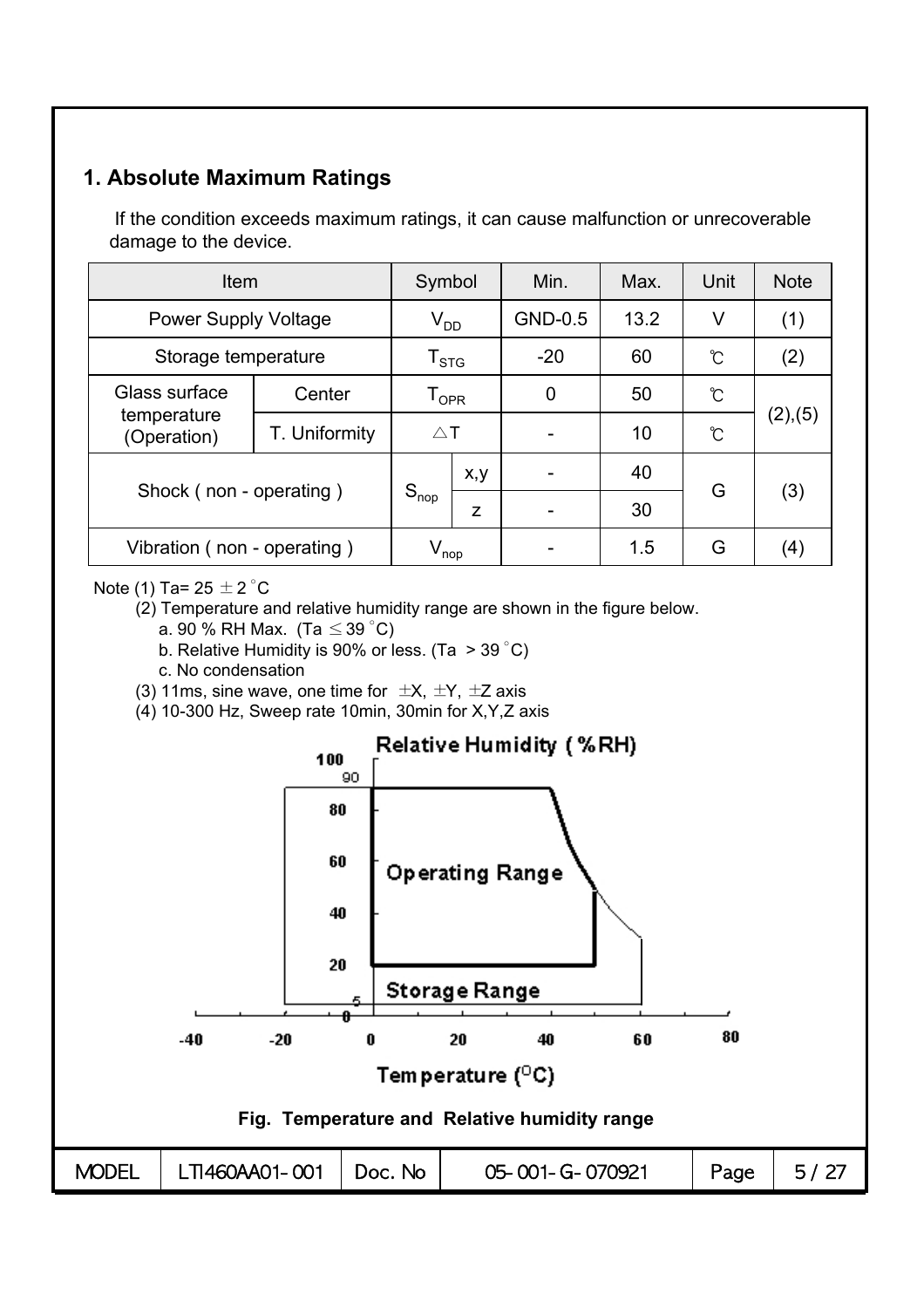

 $\triangle$ T should be less than *10 °C* ( $\triangle$ T = | T<sub>OPP</sub> – T<sub>MAX</sub>|)

 $T_{\text{OPR}}$ : Temperature of the center of the glass surface (Test point 5)  $T_1 - T_4$ : Temperature of each edge of the glass surface  $T_{\text{max}}$ : The highest temperature of the glass surface

# **2. Application information for I.D. (Information Display)**

Generally large-sized LCD modules are designed for TV applications. A long-term display like DID application can cause uneven display including image retention. To optimize module's lifetime and function, several operating usages are required.

- 1. Normal operating condition
- Temperature: 20  $\pm$  15℃
- Humidity:  $65 \pm 20 \%$
- Display pattern: moving picture or regular switchover display

Note) Long-term static information image may cause uneven display.

- 2. Operating usages under abnormal operating condition. Note (1)
- a. Ambient condition
- Well-ventilated place is recommended to set up I.D. system.
- b. Power off and screen saver
- Periodical power-off or screen saver is needed after long-term static display. Note (2)
- 3. Operating usages to protect uneven display due to long-term static information display
	- a. Suitable operating time: under 18 hours a day.
	- b. Static information display is recommended to use moving picture periodically.
	- Change display to moving picture for 10 seconds after 5 minutes static information display.
	- c. Background and character (image) color change
	- Use different colors for background and character (image), respectively.
	- Change colors periodically.
	- d. Avoid combination of background and character with large different luminance.

Note (1) Abnormal condition means every operating condition except normal operating condition. Note (2) Moving picture or black pattern is strongly recommended for screen saver.

4. Lifetime in this spec is guaranteed only when I.D. is used under operating usages.

| <b>MODEL</b> | LTI460AA01-001 | Doc. No | 05-001-G-070921 | Page | 6/27 |
|--------------|----------------|---------|-----------------|------|------|
|--------------|----------------|---------|-----------------|------|------|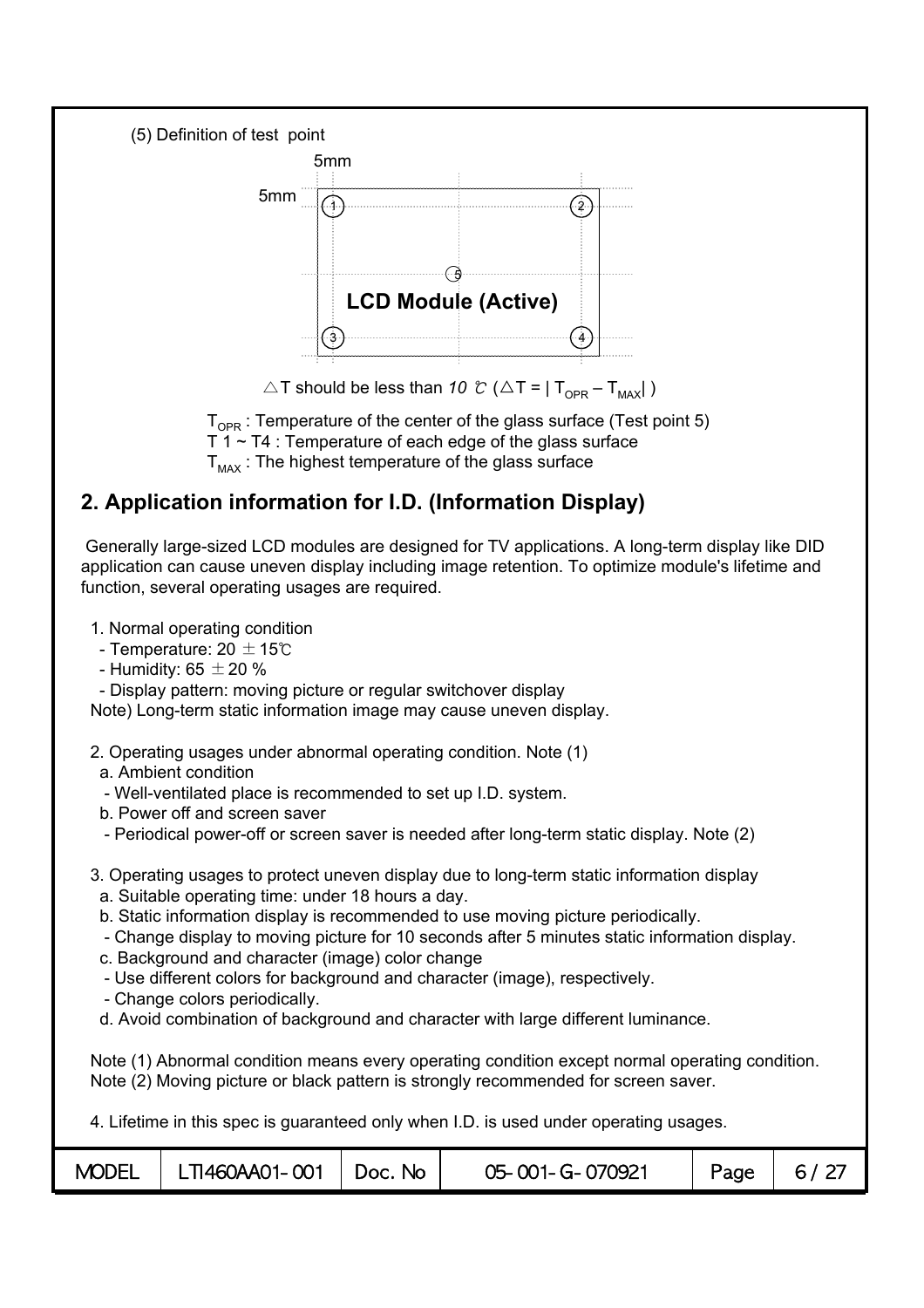# **3. Optical Characteristics**

The optical characteristics should be measured in a dark room or equivalent. Measuring equipment : TOPCON BM-7,SPECTRORADIOMETER SR-3

| Item                                        |                                          | $\cdots$<br>Symbol                 | Condition                       | Min.                     | Typ.                     | JU. , .DCLK<br>Max.      | Unit              | <b>Note</b>        |  |
|---------------------------------------------|------------------------------------------|------------------------------------|---------------------------------|--------------------------|--------------------------|--------------------------|-------------------|--------------------|--|
| <b>Contrast Ratio</b><br>(Center of screen) |                                          | C/R                                |                                 | 1500                     | 2000                     |                          |                   | (3)<br>SR-3        |  |
|                                             | Rising                                   | Tr                                 |                                 | $\overline{a}$           | 10                       | 13                       |                   |                    |  |
| Response<br>Time                            | Falling                                  | <b>Tf</b>                          |                                 | $\blacksquare$           | 6                        | $\overline{7}$           | msec              | (5)<br><b>BM-7</b> |  |
|                                             | G-to-G                                   | Tg                                 |                                 | $\blacksquare$           | 8                        | $\blacksquare$           |                   |                    |  |
|                                             | Luminance of White<br>(Center of screen) |                                    | Normal<br>$\theta L$ , R=0      | 550                      | 700                      | $\overline{\phantom{0}}$ | cd/m <sup>2</sup> | (6)<br>SR-3        |  |
|                                             |                                          | Rx                                 | $\theta$ <b>U</b> , <b>D</b> =0 |                          | 0.643                    |                          |                   |                    |  |
|                                             | Red                                      | Ry                                 | Viewing                         |                          | 0.328                    |                          |                   |                    |  |
|                                             |                                          | Gx                                 | Angle                           |                          | 0.271                    |                          |                   |                    |  |
| Color                                       | Green                                    | Gy                                 |                                 | TYP.                     | 0.599                    | TYP.                     |                   | (7), (8)           |  |
| Chromaticity<br>(CIE 1931)                  |                                          | Bx                                 |                                 | $-0.03$                  | 0.143                    | $+0.03$                  |                   | SR-3               |  |
|                                             | <b>Blue</b>                              | By                                 |                                 |                          | 0.060                    |                          |                   |                    |  |
|                                             |                                          | Wx                                 |                                 |                          | 0.280                    |                          |                   |                    |  |
|                                             | White                                    | Wy                                 |                                 |                          | 0.290                    |                          |                   |                    |  |
| <b>Color Gamut</b>                          |                                          |                                    |                                 |                          | 72                       |                          | $\%$              | (7)<br>SR-3        |  |
| <b>Color Temperature</b>                    |                                          |                                    |                                 |                          | 10000                    |                          | K                 | (7)<br>SR-3        |  |
|                                             |                                          | $\boldsymbol{\theta}_{\mathsf{L}}$ |                                 | 75                       | 89                       | $\overline{\phantom{0}}$ |                   |                    |  |
| Viewing                                     | Hor.                                     | $\theta_{\mathsf{R}}$              |                                 | 75                       | 89                       | $\overline{\phantom{0}}$ |                   | (8)                |  |
| Angle                                       |                                          | $\theta_U$                         | $C/R \ge 10$                    | 75                       | 89                       |                          | Degree            | SR-3               |  |
|                                             | Ver.                                     | $\boldsymbol{\theta}_\mathsf{D}$   |                                 | 75                       | 89                       | $\blacksquare$           |                   |                    |  |
| <b>Brightness Uniformity</b><br>(9 Points)  |                                          | $B_{\text{uni}}$                   |                                 | $\overline{\phantom{0}}$ | $\overline{\phantom{0}}$ | 25                       | $\%$              | (4)<br>SR-3        |  |

 $(Ta = 25 \pm 2^{\circ}$ C, VDD = 12V, fv = 60Hz, f<sub>oolk</sub> = 80MHz, l, = 6.0mArms)

Note (1) Test Equipment Setup

The measurement should be executed in a stable, windless and dark room between 40min and 60min after lighting the back light at the given temperature for stabilization of the back light. This should be measured in the center of screen.

Single lamp current : 6.0mA Environment condition : Ta =  $25 \pm 2^{\circ}$ C

| <b>MODEL</b> | $\mid$ LTI460AA01-001 $\mid$ Doc. No |  | 05-001-G-070921 | Page |  |
|--------------|--------------------------------------|--|-----------------|------|--|
|--------------|--------------------------------------|--|-----------------|------|--|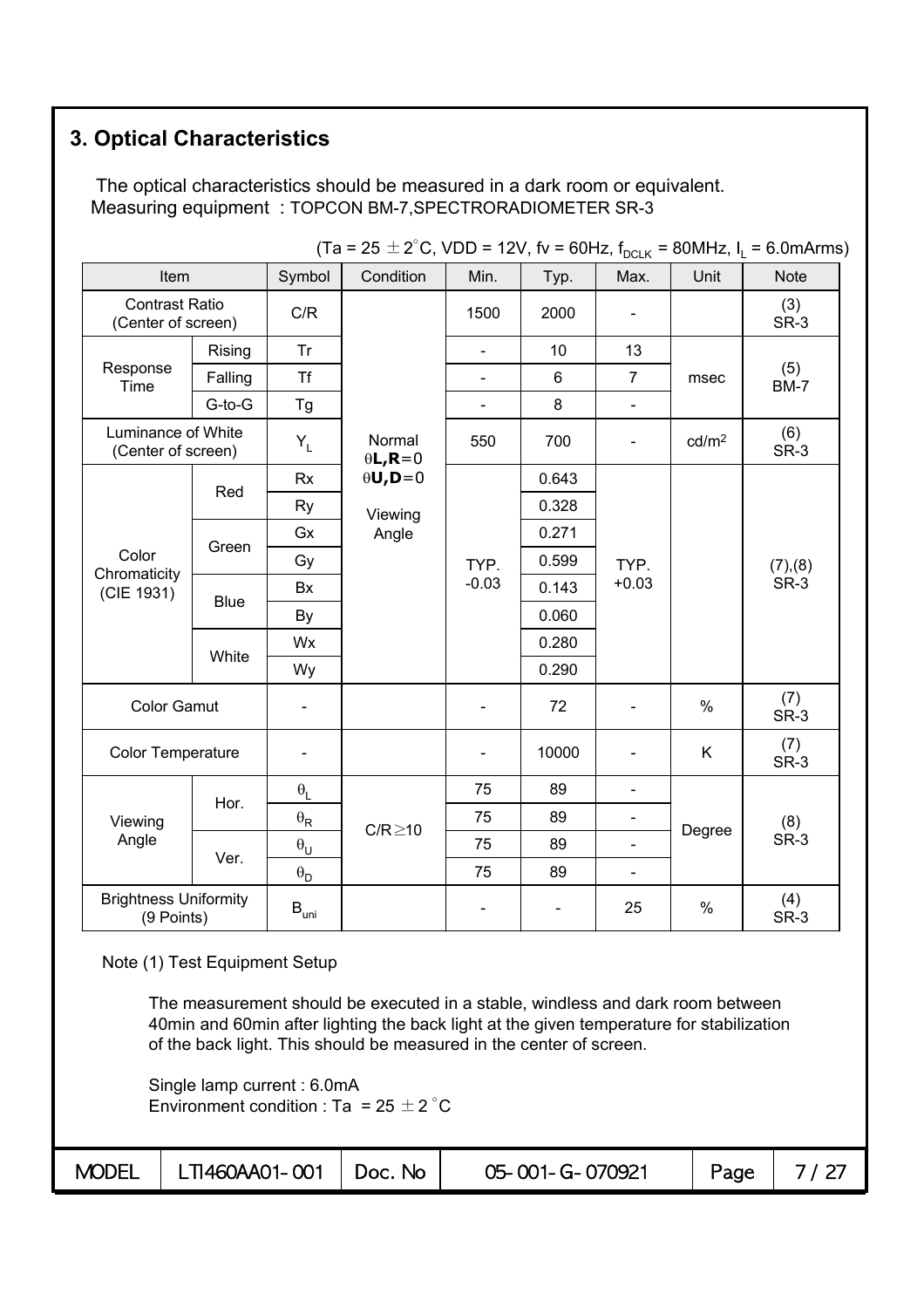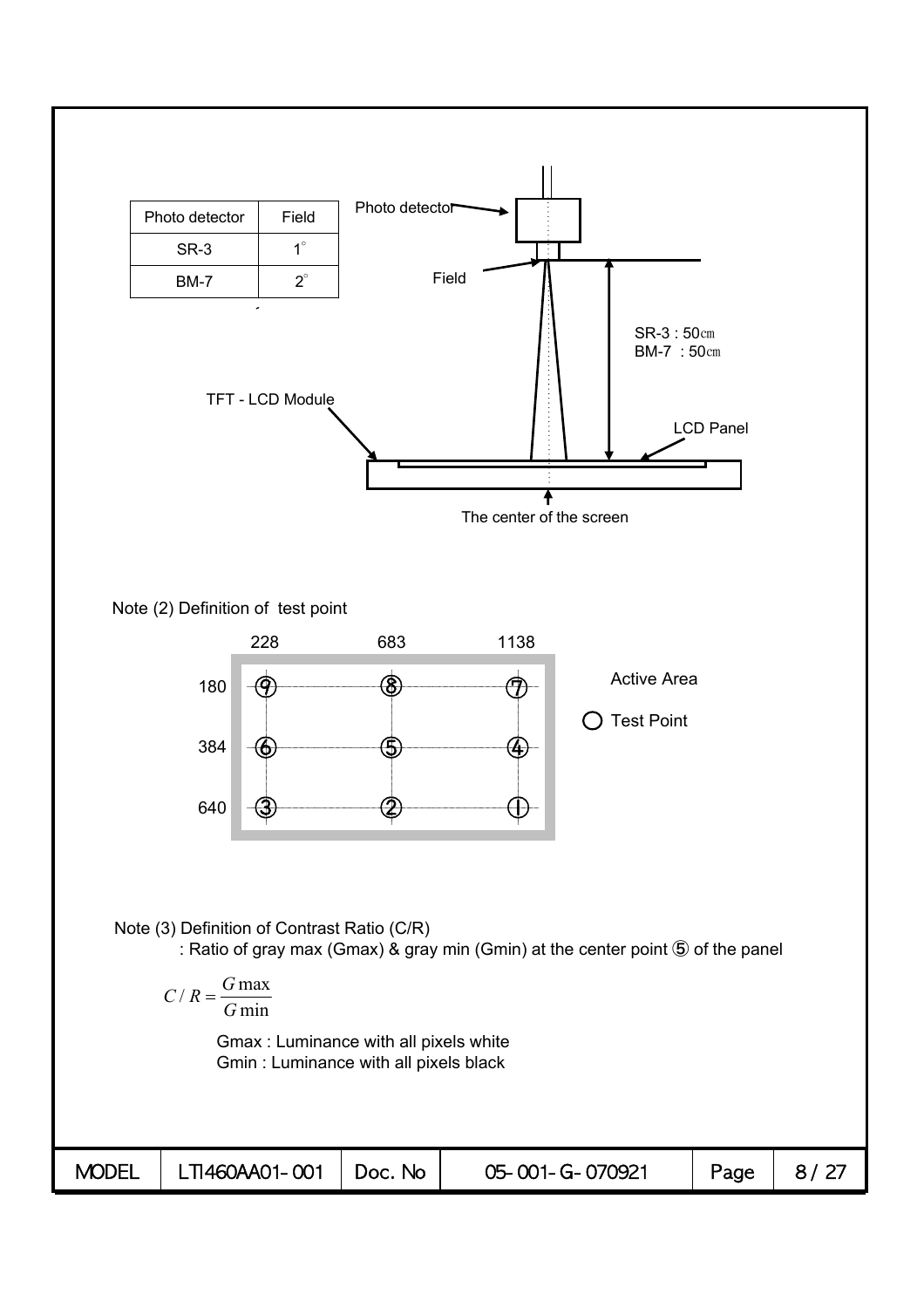Note (4) Definition of 9 points brightness uniformity

 $Buni = 100 * \frac{(B \max - B \min)}{B}$ *B* max

> Bmax : Maximum brightness Bmin : Minimum brightness

Note (5) Definition of Response time : Sum of Tr, Tf

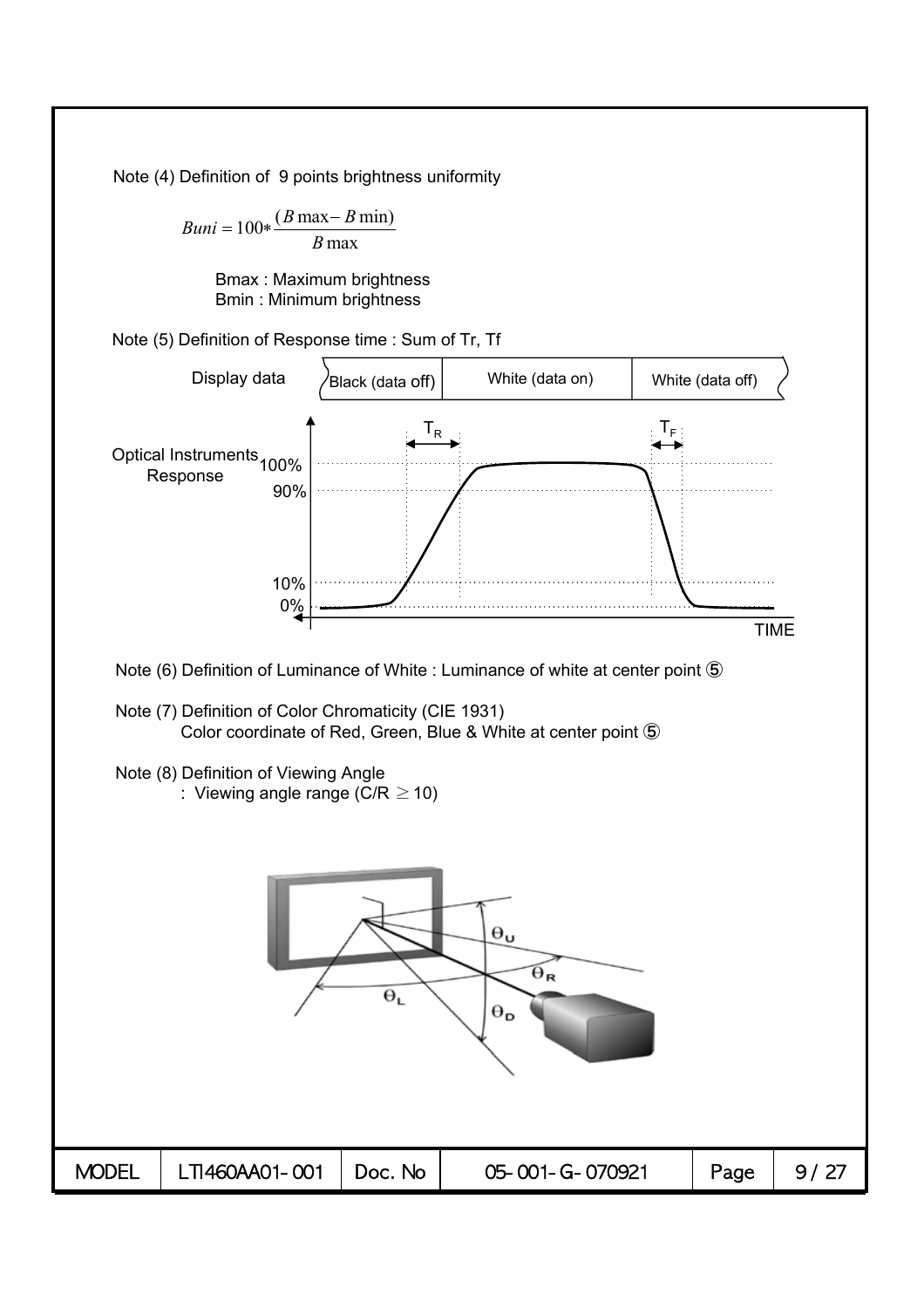# **4. Electrical Characteristics**

### 4.1 TFT LCD Module

The connector for display data & timing signal should be connected.

Ta =  $25^{\circ}$ C  $\pm$  2  $^{\circ}$ C

| Item                          |                                | Symbol                     | Min. | Typ. | Max. | Unit       | <b>Note</b> |
|-------------------------------|--------------------------------|----------------------------|------|------|------|------------|-------------|
|                               | <b>Voltage of Power Supply</b> | $V_{DD}$                   | 10.8 | 12.0 | 13.2 | V          | (1)         |
| Current<br>of Power<br>Supply | (a) Black                      |                            |      | 500  |      | mA         |             |
|                               | (b) White                      | <sup>I</sup> DD            |      | 650  |      | mA         | (2),(3)     |
|                               | (c) N-Pattern                  |                            |      | 700  | 1000 | mA         |             |
| <b>Vsync Frequency</b>        |                                | $f_{\vee}$                 |      | 60   |      | Hz         |             |
| <b>Hsync Frequency</b>        |                                | $f_H$                      | 43   | 50   | 53   | <b>kHz</b> |             |
| Main Frequency                |                                | $f_{\textrm{\tiny{DCLK}}}$ | 65   | 80   | 85   | <b>MHz</b> |             |
| <b>Rush Current</b>           |                                | <b>RUSH</b>                |      |      | 5    | A          | (4)         |

Note (1) The ripple voltage should be controlled under 10% of  $V_{DD}$ .

(2)  $fv = 60Hz$ , fDCLK = 80MHz,  $V_{DD} = 12.0V$ , DC Current.

- (3) Power dissipation check pattern (LCD Module only)
- a) Black Pattern b) White Pattern c) N-Pattern
- 



(4) Measurement Conditions

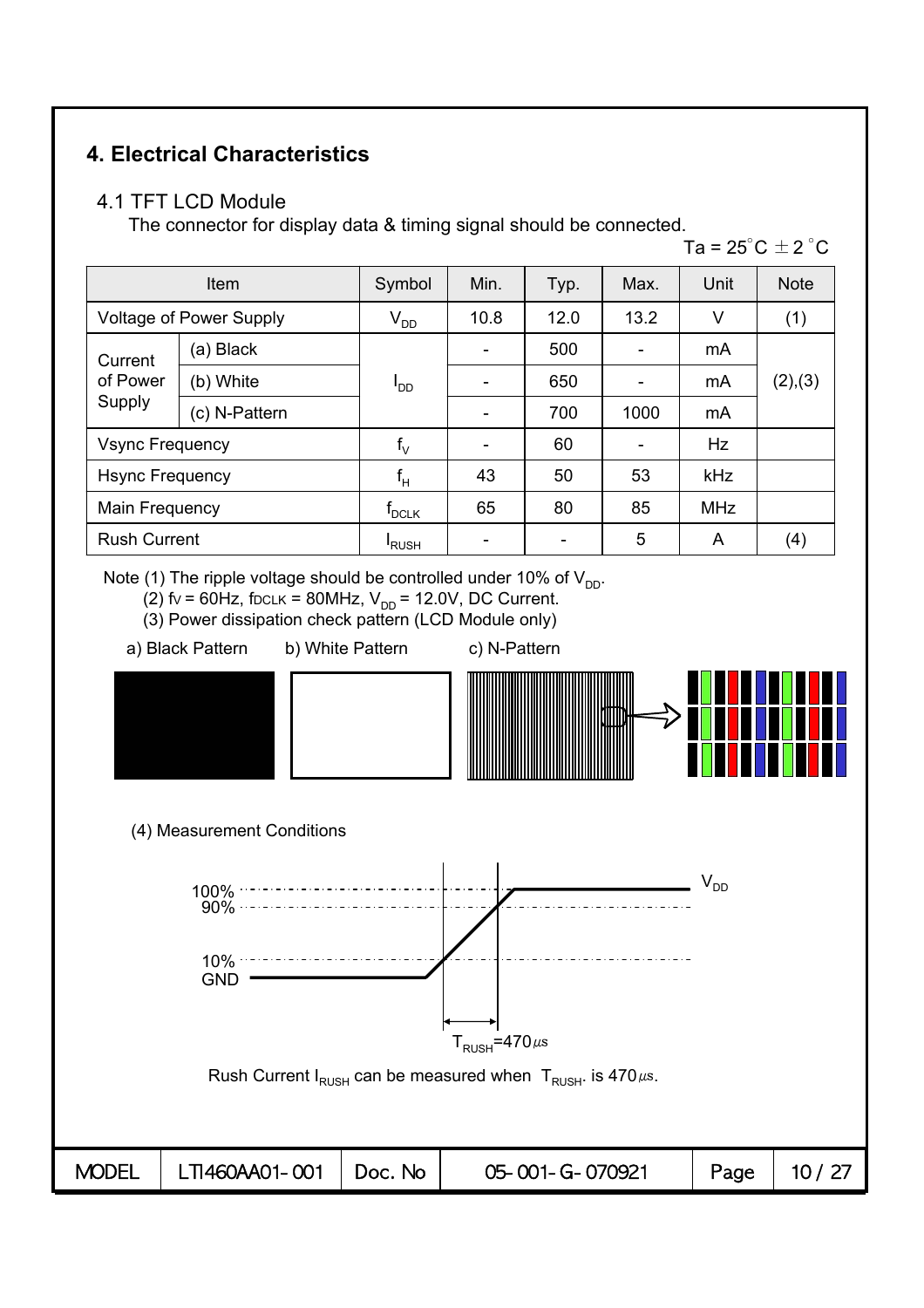# 4.2 Back Light Unit

The back light unit contains 24 direct-lighting type CCFTs (Cold Cathode Fluorescent Tube). The characteristics of lamps are shown in the following tables.

Ta=25  $\pm$  2 $^{\circ}$ C

| Item                       | Symbol | Min.   | Typ. | Max. | Unit  | <b>Note</b> |
|----------------------------|--------|--------|------|------|-------|-------------|
| Lamp Current               |        | 3.0    | 5.5  | 7.0  | mArms |             |
| Lamp Voltage               |        | 1600   | 1650 | 1740 | Vrms  |             |
| <b>Operating Life Time</b> | Hr     | 50.000 |      | -    | Hour  |             |

Note (1) It is defined as the time to take until the brightness reduces to 50% of its original value. [Operating condition : Ta =  $25 \pm 2$ °C, I<sub>L</sub> = 5.5 mArms, For single lamp only. ]

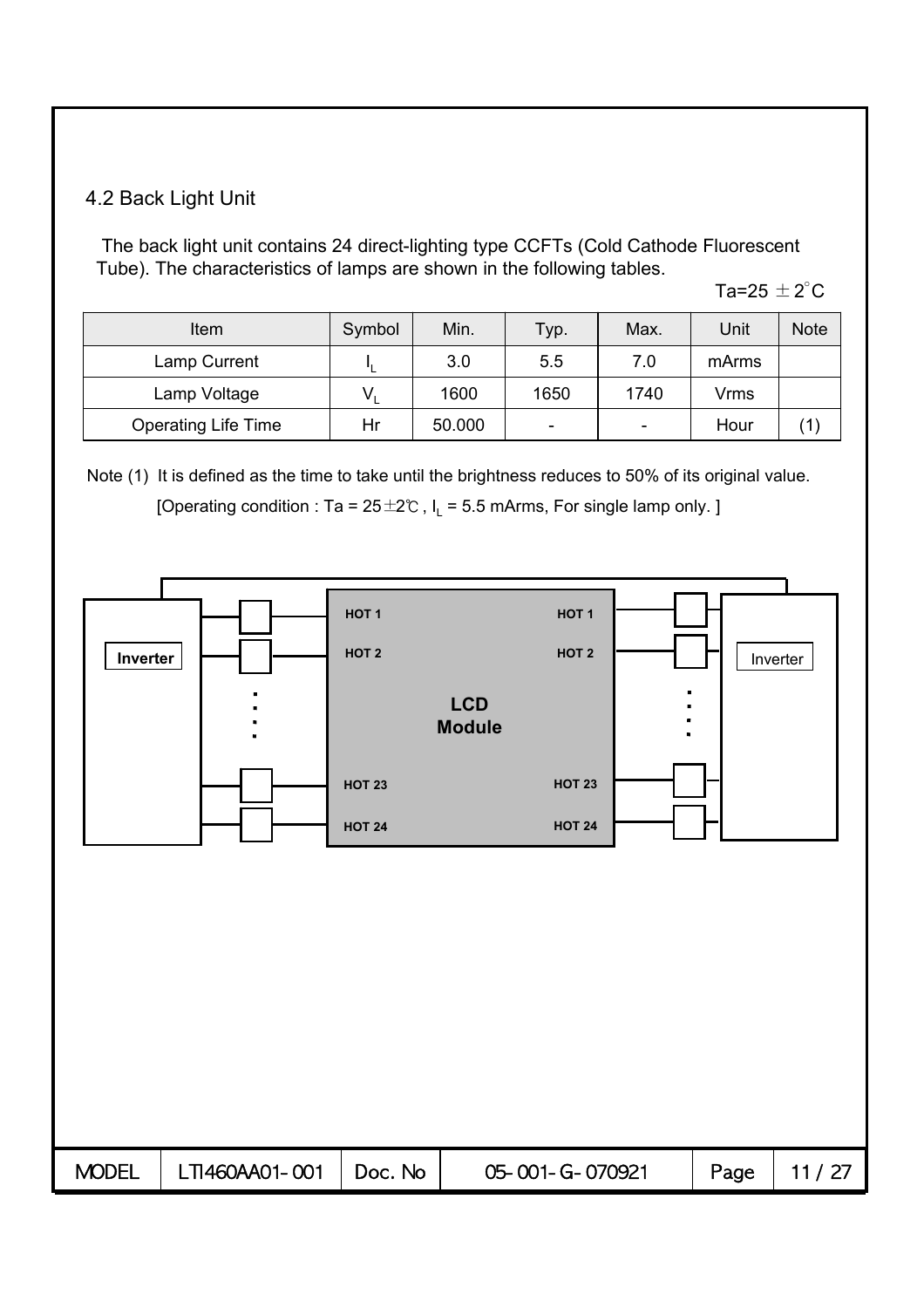|                  |                              | Conditions                      |             | Specifications           |      |            |                           |  |
|------------------|------------------------------|---------------------------------|-------------|--------------------------|------|------------|---------------------------|--|
| <b>Items</b>     | Symbol                       |                                 | Min.        | Typ.                     | Max. | Unit       | <b>Note</b>               |  |
| Input<br>Voltage | Vin                          |                                 | 22.0        | 24.0                     | 26.0 | V          | Ta=25 $\pm$ 2 $\degree$ C |  |
| Input<br>Current | lin                          | $V$ in = 24.0V<br>$Vdim = 3.3V$ | -           | $\overline{\phantom{a}}$ | 12.0 | A          | After 1 hour              |  |
| Lamp<br>Current  | $I_{O,MAX}$                  | $Vdim = 3.3V$                   | 5.5         | 6.0                      | 6.5  | mArms      | Warm-up                   |  |
| Frequency        | $\mathsf{F}_{\textsf{LAMP}}$ | $V$ in = 24.0V                  | 60.0        | 62.5                     | 65.0 | <b>kHz</b> |                           |  |
| <b>Backlight</b> | ON                           | $V$ in = 24.0V                  | 2.4         |                          | 5.25 | V          |                           |  |
| On/Off           | <b>OFF</b>                   | $Vir = 24.0V$                   | $\mathbf 0$ | ۰                        | 0.8  |            |                           |  |
| Dimming          |                              | Max Lum                         | 3.3         | -                        |      | V          |                           |  |
| Control          | V <sub>DIM</sub>             | Min. Lum                        | -           | -                        | 0    |            |                           |  |

# 4.3 Inverter Input Condition & Specification

Note (1) Power Consumption is measured at 700[cd/m2] of luminance condition which is the typical luminance value. Lamp Current is measured at the point before Lamp.

| <b>MODEL</b> | LTI460AA01-001   Doc. No | 05-001-G-070921 | Page, | 12/27 |
|--------------|--------------------------|-----------------|-------|-------|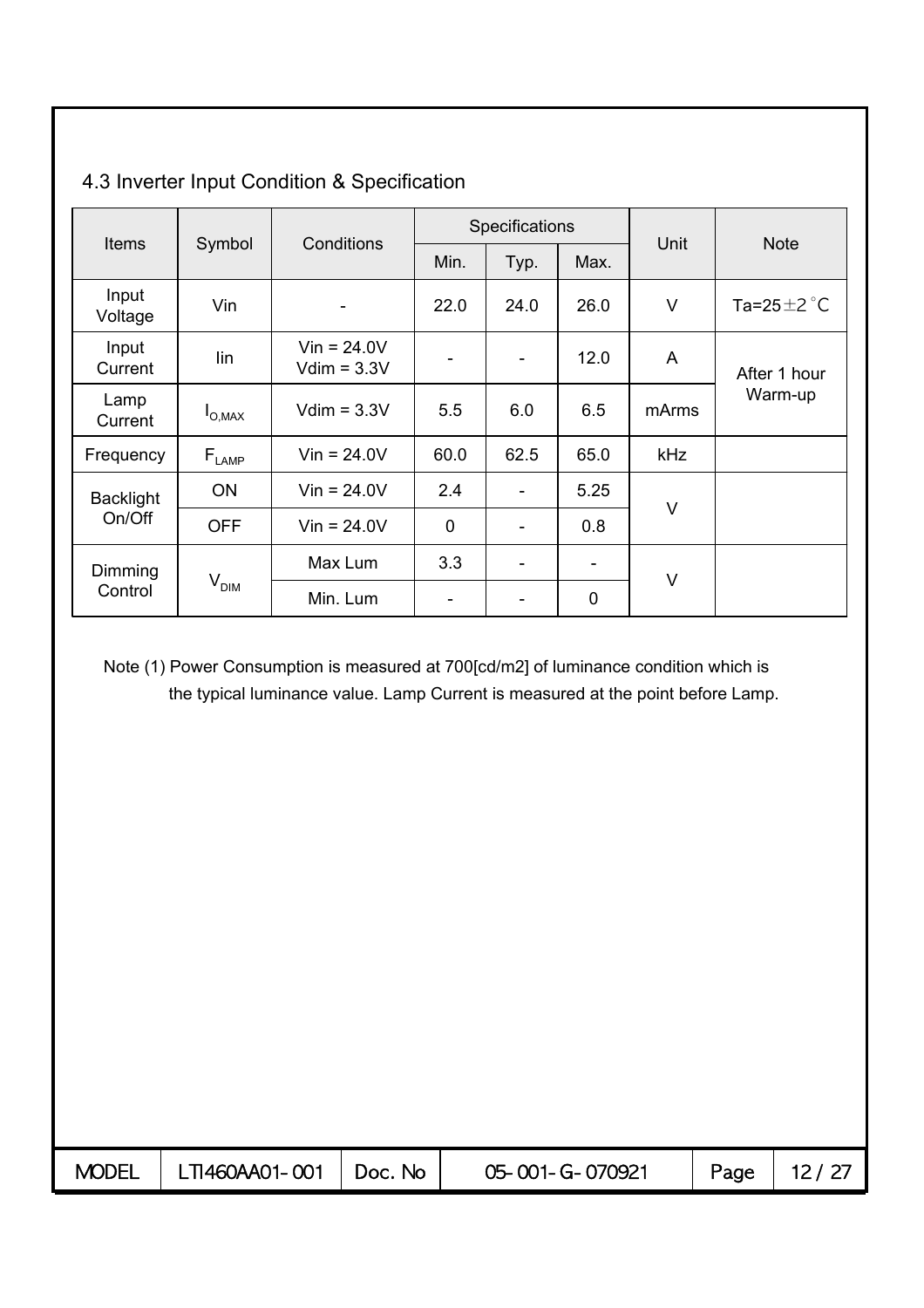# **5. Input Terminal Pin Assignment**

5.1 LVDS Connector Connector : FI-E30S (JAE)

| Pin No.        | Description            | Pin No. | Description            |
|----------------|------------------------|---------|------------------------|
| 1              | No Connection (Note 1) | 16      | <b>GND</b>             |
| $\overline{2}$ | No Connection (Note 1) | 17      | RxIN3-                 |
| 3              | No Connection (Note 1) | 18      | RxIN3+                 |
| 4              | <b>GND</b>             | 19      | <b>GND</b>             |
| 5              | RxIN0-                 | 20      | No Connection (Note 1) |
| 6              | RxIN0+                 | 21      | LVDS Option (Note 2)   |
| $\overline{7}$ | <b>GND</b>             | 22      | No Connection (Note 1) |
| 8              | RxIN1-                 | 23      | <b>GND</b>             |
| 9              | RxIN1+                 | 24      | <b>GND</b>             |
| 10             | <b>GND</b>             | 25      | <b>GND</b>             |
| 11             | RxIN2-                 | 26      | Vdd (12V)              |
| 12             | RxIN2+                 | 27      | Vdd (12V)              |
| 13             | <b>GND</b>             | 28      | Vdd (12V)              |
| 14             | RxCLK-                 | 29      | Vdd (12V)              |
| 15             | RxCLK+                 | 30      | Vdd (12V)              |

Note (1) No Connection : These pins are only for SAMSUNG internal purpose.

 $(2)$  LVDS Option : High  $(3.3 V) \rightarrow$  Normal LVDS format

: Low (GND) or Open (N.C)  $\rightarrow$  JEIDA LVDS format Sequence :On =  $VDD(T1) \ge LVDS$  Option  $\ge Interface$  Signal(T2) Off = Interface Signal(T3)  $\geq$  LVDS Option  $\geq$  V<sub>DD</sub>

| MODEL   LTI460AA01-001   Doc. No | 05-001-G-070921 | Page   13 / 27 |
|----------------------------------|-----------------|----------------|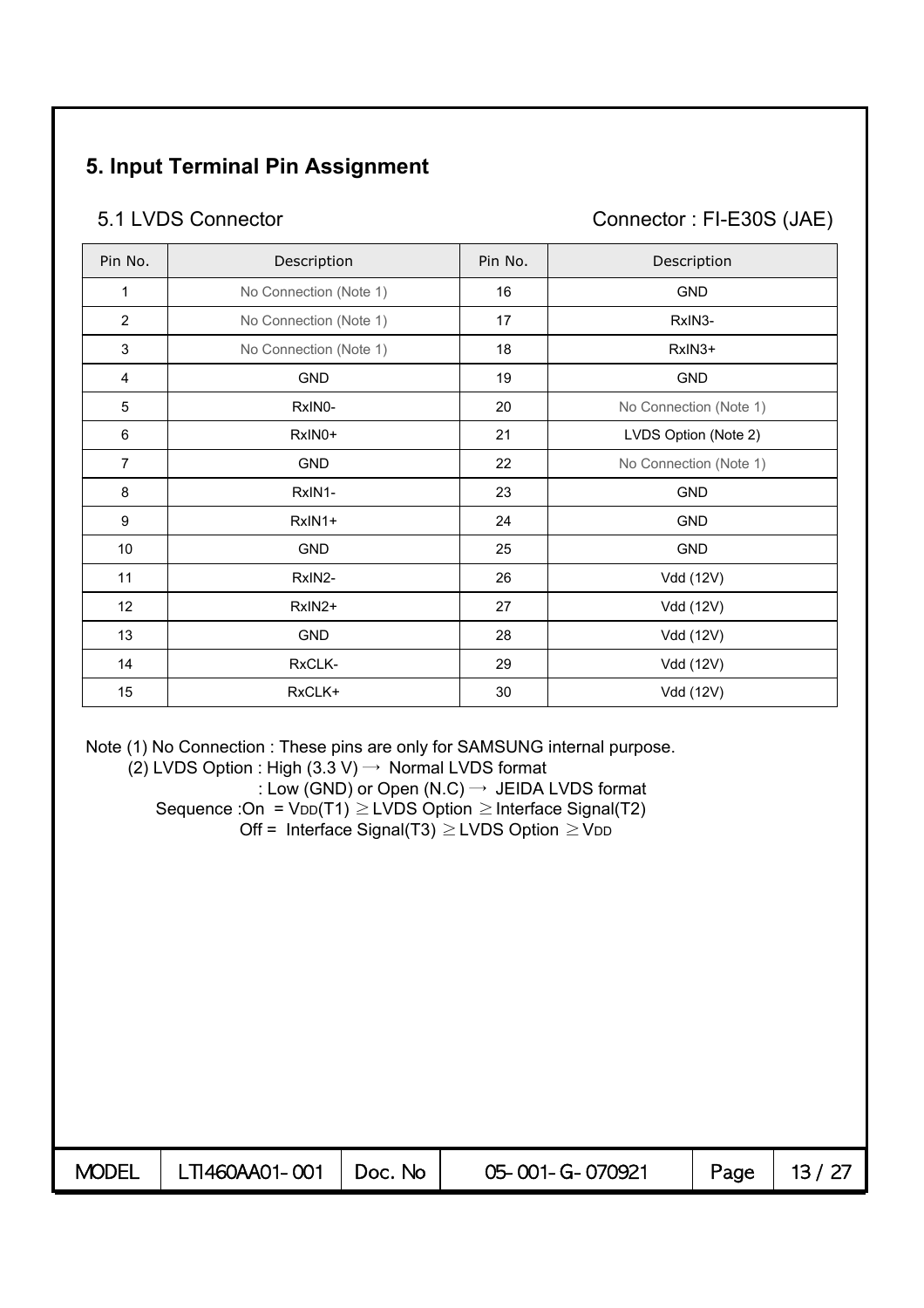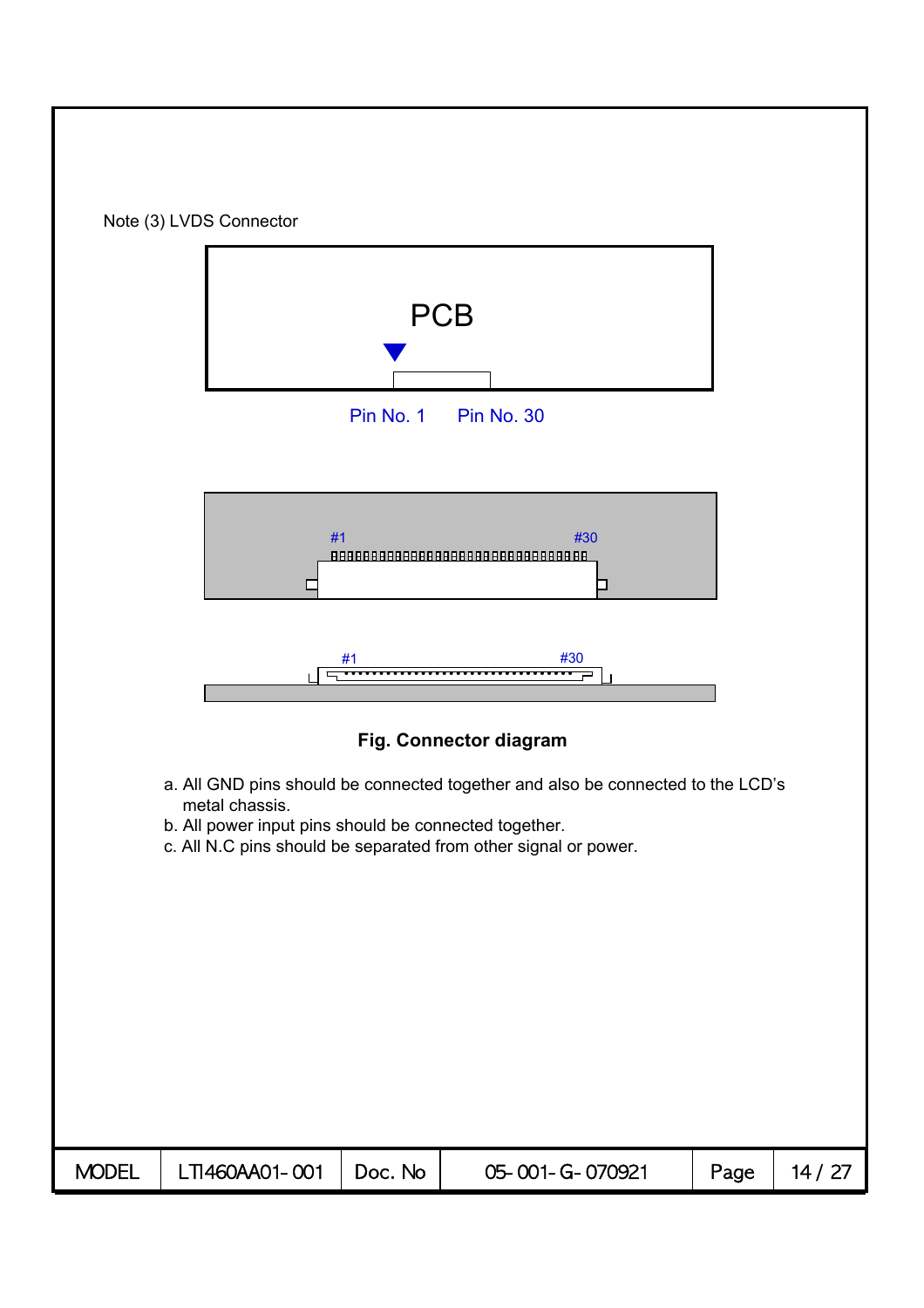|  |  | 5.2 Inverter Input Pin Configuration |
|--|--|--------------------------------------|
|--|--|--------------------------------------|

Connector : JST S14B-PH-SM3-TB

| Pin No.        | Pin Configuration(FUNCTION)                                 |
|----------------|-------------------------------------------------------------|
| 1              | Vin (24V)                                                   |
| 2              | Vin (24V)                                                   |
| 3              | Vin (24V)                                                   |
| 4              | Vin (24V)                                                   |
| 5              | Vin (24V)                                                   |
| 6              | <b>GND</b>                                                  |
| $\overline{7}$ | <b>GND</b>                                                  |
| 8              | <b>GND</b>                                                  |
| 9              | <b>GND</b>                                                  |
| 10             | <b>GND</b>                                                  |
| 11             | No Connection                                               |
| 12             | Backlight On/Off [On: 2.4 $\sim$ 5.25V, Off: 0 $\sim$ 0.8V] |
| 13             | Dimming Control [0V: Min, 3.3V: Max]                        |
| 14             | No Connection                                               |

## 5.3 Inverter Input Power Sequence

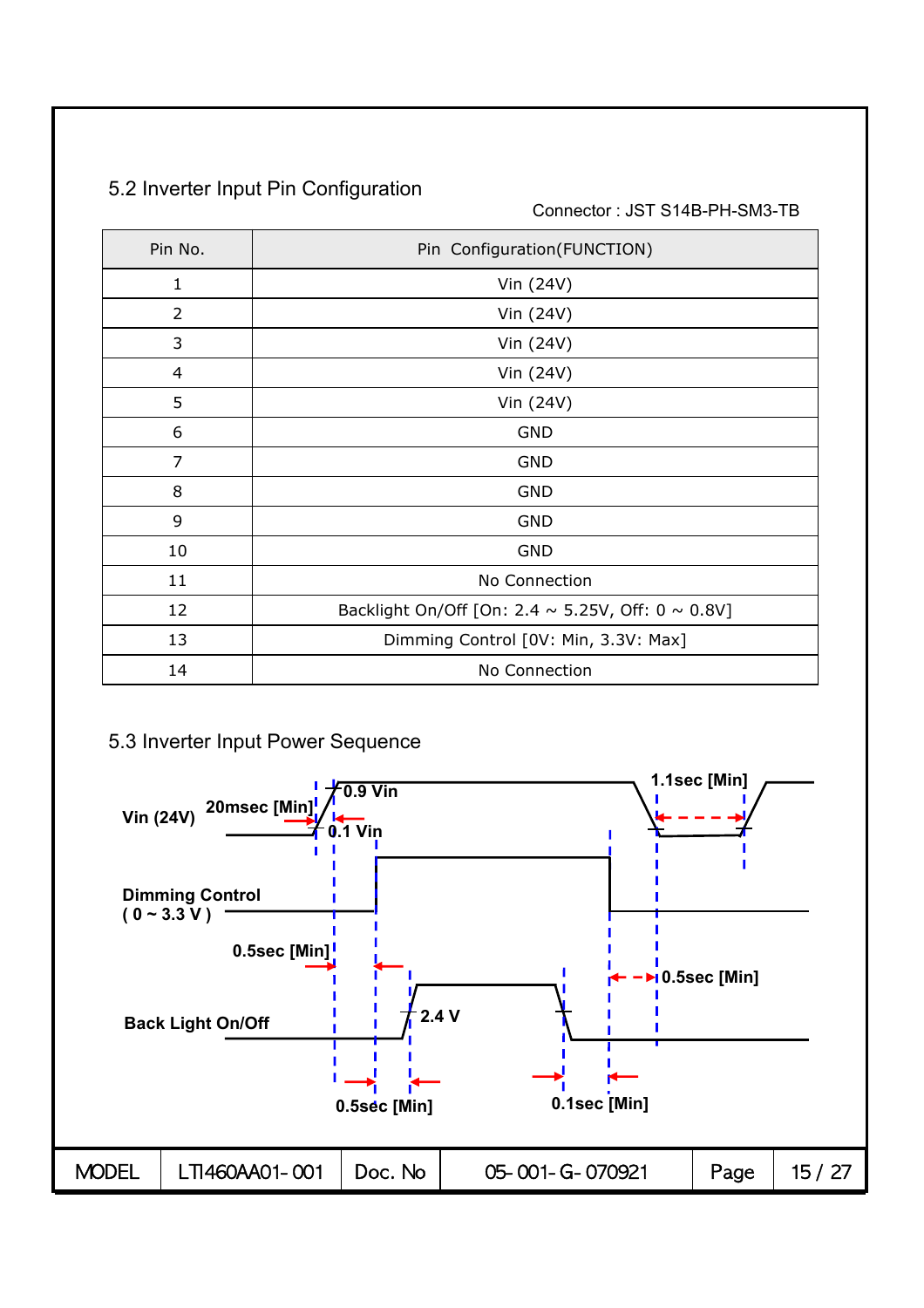### 5.4 LVDS Interface

- LVDS Receiver : Tcon (merged)

- Data Format (JEIDA & Normal) Default LVDS Option : JEIDA

|                                | LVDS pin     | <b>JEIDA - DATA</b> | <b>VESA-DATA</b> |       |
|--------------------------------|--------------|---------------------|------------------|-------|
|                                | TxIN/RxOUT0  | R <sub>2</sub>      | R <sub>0</sub>   |       |
|                                | TxIN/RxOUT1  | R <sub>3</sub>      | R <sub>1</sub>   |       |
|                                | TxIN/RxOUT2  | R <sub>4</sub>      | R <sub>2</sub>   |       |
| TxOUT/RxIN0                    | TxIN/RxOUT3  | R <sub>5</sub>      | R <sub>3</sub>   |       |
|                                | TxIN/RxOUT4  | R <sub>6</sub>      | R <sub>4</sub>   |       |
|                                | TxIN/RxOUT6  | R7                  | R <sub>5</sub>   |       |
|                                | TxIN/RxOUT7  | G <sub>2</sub>      | G <sub>0</sub>   |       |
|                                | TxIN/RxOUT8  | G <sub>3</sub>      | G <sub>1</sub>   |       |
|                                | TxIN/RxOUT9  | G4                  | G <sub>2</sub>   |       |
|                                | TxIN/RxOUT12 | G <sub>5</sub>      | G <sub>3</sub>   |       |
| TxOUT/RxIN1                    | TxIN/RxOUT13 | G <sub>6</sub>      | G4               |       |
|                                | TxIN/RxOUT14 | G7                  | G <sub>5</sub>   |       |
|                                | TxIN/RxOUT15 | B <sub>2</sub>      | B <sub>0</sub>   |       |
|                                | TxIN/RxOUT18 | B <sub>3</sub>      | <b>B1</b>        |       |
|                                | TxIN/RxOUT19 | <b>B4</b>           | <b>B2</b>        |       |
|                                | TxIN/RxOUT20 | B <sub>5</sub>      | B <sub>3</sub>   |       |
|                                | TxIN/RxOUT21 | B <sub>6</sub>      | <b>B4</b>        |       |
| TxOUT/RxIN2                    | TxIN/RxOUT22 | B7                  | B <sub>5</sub>   |       |
|                                | TxIN/RxOUT24 | <b>HSYNC</b>        | <b>HSYNC</b>     |       |
|                                | TxIN/RxOUT25 | <b>VSYNC</b>        | <b>VSYNC</b>     |       |
|                                | TxIN/RxOUT26 | <b>DEN</b>          | <b>DEN</b>       |       |
|                                | TxIN/RxOUT27 | R <sub>0</sub>      | R <sub>6</sub>   |       |
|                                | TxIN/RxOUT5  | R <sub>1</sub>      | R <sub>7</sub>   |       |
|                                | TxIN/RxOUT10 | G <sub>0</sub>      | G <sub>6</sub>   |       |
| TxOUT/RxIN3                    | TxIN/RxOUT11 | G <sub>1</sub>      | G7               |       |
|                                | TxIN/RxOUT16 | B <sub>0</sub>      | B <sub>6</sub>   |       |
|                                | TxIN/RxOUT17 | <b>B1</b>           | B7               |       |
|                                | TxIN/RxOUT23 | <b>RESERVED</b>     | <b>RESERVED</b>  |       |
| <b>MODEL</b><br>LTI460AA01-001 | Doc. No      | 05-001-G-070921     | Page             | 16/27 |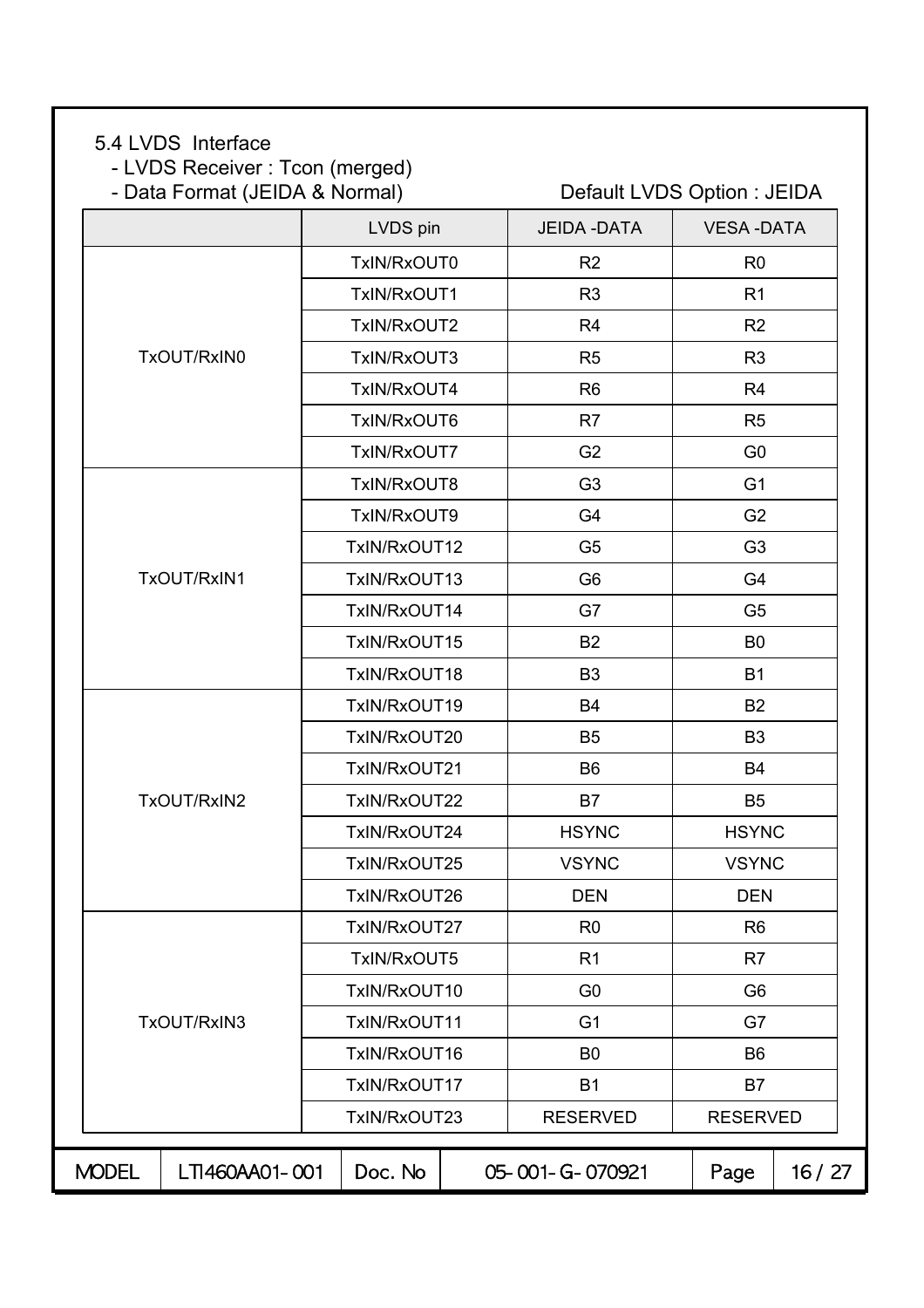|                             |                                                                                                                                                                   |                |                      |                |                |                      |                      |                |    |                      |                      |                |                | <b>DATA SIGNAL</b>   |                      |                 |              |                      |                      |                |                |                |                      |                |              | <b>GRAY</b>              |
|-----------------------------|-------------------------------------------------------------------------------------------------------------------------------------------------------------------|----------------|----------------------|----------------|----------------|----------------------|----------------------|----------------|----|----------------------|----------------------|----------------|----------------|----------------------|----------------------|-----------------|--------------|----------------------|----------------------|----------------|----------------|----------------|----------------------|----------------|--------------|--------------------------|
| <b>COLOR</b>                | <b>DISPLAY</b><br>(8bit)                                                                                                                                          |                |                      |                |                | <b>RED</b>           |                      |                |    |                      |                      |                |                | <b>GREEN</b>         |                      |                 |              |                      |                      |                |                | <b>BLUE</b>    |                      |                |              | <b>SCALE</b>             |
|                             |                                                                                                                                                                   | R <sub>0</sub> | R <sub>1</sub>       | R <sub>2</sub> | R <sub>3</sub> | R <sub>4</sub>       | R <sub>5</sub>       | R <sub>6</sub> | R7 | G <sub>0</sub>       | G <sub>1</sub>       | G <sub>2</sub> | G3             | G4                   | G <sub>5</sub>       | G <sub>6</sub>  | G7           | B <sub>0</sub>       | <b>B1</b>            | <b>B2</b>      | B <sub>3</sub> | <b>B4</b>      | <b>B5</b>            | B <sub>6</sub> | B7           | <b>LEVEL</b>             |
|                             | <b>BLACK</b>                                                                                                                                                      | 0              | 0                    | 0              | 0              | 0                    | 0                    | 0              | 0  | 0                    | 0                    | 0              | 0              | 0                    | 0                    | 0               | 0            | 0                    | 0                    | $\mathbf 0$    | 0              | 0              | 0                    | 0              | 0            | $\overline{\phantom{a}}$ |
|                             | <b>BLUE</b>                                                                                                                                                       | 0              | 0                    | 0              | 0              | 0                    | 0                    | 0              | 0  | 0                    | $\mathbf 0$          | 0              | 0              | 0                    | 0                    | $\mathbf 0$     | $\mathbf 0$  | 1                    | 1                    | 1              | 1              | $\mathbf{1}$   | 1                    | $\mathbf{1}$   | 1            | $\overline{a}$           |
|                             | <b>GREEN</b>                                                                                                                                                      | 0              | 0                    | 0              | $\mathbf 0$    | 0                    | 0                    | 0              | 0  | 1                    | $\mathbf{1}$         | 1              | 1              | $\mathbf{1}$         | 1                    | 1               | $\mathbf{1}$ | 0                    | 0                    | 0              | 0              | 0              | $\mathbf 0$          | 0              | 0            | $\overline{a}$           |
| <b>BASIC</b>                | <b>CYAN</b>                                                                                                                                                       | 0              | $\mathbf 0$          | 0              | 0              | 0                    | 0                    | 0              | 0  | 1                    | 1                    | 1              | 1              | 1                    | 1                    | 1               | 1            | 1                    | 1                    | 1              | 1              | $\mathbf{1}$   | 1                    | $\mathbf{1}$   | 1            | ÷,                       |
| COLOR                       | <b>RED</b>                                                                                                                                                        | 1              | $\mathbf{1}$         | 1              | 1              | 1                    | 1                    | 1              | 1  | 0                    | 0                    | 0              | 0              | 0                    | 0                    | 0               | 0            | 0                    | 0                    | 0              | 0              | 0              | 0                    | 0              | 0            | $\overline{a}$           |
|                             | <b>MAGENTA</b>                                                                                                                                                    | 1              | 1                    | 1              | 1              | 1                    | 1                    | 1              | 1  | 0                    | 0                    | 0              | 0              | 0                    | 0                    | $\mathbf 0$     | 0            | 1                    | $\mathbf{1}$         | 1              | 1              | $\mathbf{1}$   | 1                    | $\mathbf{1}$   | 1            | $\overline{\phantom{a}}$ |
|                             | <b>YELLOW</b>                                                                                                                                                     | 1              | $\mathbf{1}$         | 1              | $\mathbf{1}$   | $\mathbf{1}$         | 1                    | $\mathbf{1}$   | 1  | 1                    | $\mathbf{1}$         | 1              | 1              | 1                    | 1                    | 1               | $\mathbf{1}$ | 0                    | 0                    | 0              | 0              | 0              | 0                    | 0              | 0            | ÷,                       |
|                             | <b>WHITE</b>                                                                                                                                                      | 1              | 1                    | 1              | $\mathbf{1}$   | 1                    | 1                    | 1              | 1  | 1                    | $\mathbf{1}$         | 1              | 1              | 1                    | 1                    | 1               | $\mathbf{1}$ | 1                    | $\mathbf{1}$         | 1              | 1              | 1              | 1                    | 1              | 1            | $\overline{a}$           |
|                             | <b>BLACK</b>                                                                                                                                                      | 0              | $\mathbf 0$          | $\mathbf 0$    | 0              | 0                    | 0                    | 0              | 0  | 0                    | 0                    | $\mathbf 0$    | 0              | $\mathbf 0$          | 0                    | $\mathbf 0$     | 0            | 0                    | 0                    | $\mathbf 0$    | 0              | $\mathbf 0$    | 0                    | 0              | 0            | R <sub>0</sub>           |
|                             |                                                                                                                                                                   | 1              | $\mathbf 0$          | 0              | 0              | 0                    | 0                    | 0              | 0  | 0                    | 0                    | 0              | 0              | 0                    | 0                    | $\mathbf 0$     | $\mathbf 0$  | 0                    | 0                    | 0              | 0              | $\mathbf 0$    | 0                    | $\mathbf 0$    | 0            | R <sub>1</sub>           |
|                             | <b>DARK</b>                                                                                                                                                       | 0              | 1                    | 0              | 0              | 0                    | 0                    | 0              | 0  | 0                    | $\mathbf 0$          | $\mathbf 0$    | 0              | 0                    | 0                    | $\mathbf 0$     | 0            | 0                    | 0                    | $\mathbf 0$    | 0              | $\mathbf 0$    | 0                    | $\mathbf 0$    | 0            | R <sub>2</sub>           |
| <b>GRAY</b><br><b>SCALE</b> |                                                                                                                                                                   | ÷              | ÷                    |                | ÷              | $\ddot{\phantom{a}}$ | ÷                    |                |    | $\ddot{\phantom{a}}$ | ÷                    |                | ÷              | $\ddot{\cdot}$       | ÷                    |                 |              | ÷                    | ÷                    | $\ddot{\cdot}$ |                | ÷              | $\ddot{\phantom{a}}$ |                |              | $R3-$                    |
| OF<br><b>RED</b>            |                                                                                                                                                                   | ÷              | $\ddot{\cdot}$       | ÷              | t,             | $\ddot{\cdot}$       | ÷                    |                |    | ċ                    | ÷                    |                | ÷              | $\vdots$             | $\ddot{\phantom{a}}$ |                 |              | ÷                    | ÷                    |                | ¢              | $\ddot{\cdot}$ | ÷                    |                |              | R <sub>252</sub>         |
|                             | <b>LIGHT</b>                                                                                                                                                      | 1              | 0                    | 1              | 1              | $\mathbf{1}$         | 1                    | 1              | 1  | 0                    | 0                    | 0              | 0              | 0                    | 0                    | 0               | 0            | 0                    | 0                    | 0              | 0              | 0              | 0                    | 0              | 0            | R253                     |
|                             |                                                                                                                                                                   | 0              | $\mathbf{1}$         | 1              | $\mathbf{1}$   | 1                    | 1                    | 1              | 1  | 0                    | 0                    | $\mathbf 0$    | 0              | $\mathbf 0$          | $\mathbf 0$          | $\mathbf 0$     | $\mathbf 0$  | 0                    | 0                    | 0              | 0              | $\mathbf 0$    | 0                    | $\mathbf 0$    | 0            | R <sub>254</sub>         |
|                             | <b>RED</b>                                                                                                                                                        | $\mathbf{1}$   | $\mathbf{1}$         | 1              | 1              | 1                    | 1                    | 1              | 1  | 0                    | 0                    | 0              | 0              | 0                    | 0                    | 0               | 0            | 0                    | 0                    | 0              | 0              | $\mathbf 0$    | 0                    | 0              | 0            | R255                     |
|                             | <b>BLACK</b>                                                                                                                                                      | 0              | 0                    | 0              | 0              | 0                    | 0                    | 0              | 0  | 0                    | 0                    | 0              | 0              | 0                    | 0                    | $\mathbf 0$     | 0            | 0                    | 0                    | 0              | 0              | 0              | 0                    | 0              | 0            | G <sub>0</sub>           |
|                             |                                                                                                                                                                   | 0              | 0                    | 0              | 0              | 0                    | 0                    | 0              | 0  | 1                    | 0                    | 0              | 0              | 0                    | 0                    | 0               | 0            | 0                    | 0                    | 0              | 0              | 0              | 0                    | 0              | 0            | G <sub>1</sub>           |
| <b>GRAY</b>                 | <b>DARK</b>                                                                                                                                                       | 0              | 0                    | 0              | 0              | 0                    | 0                    | 0              | 0  | 0                    | $\mathbf{1}$         | 0              | 0              | 0                    | 0                    | $\mathbf 0$     | 0            | 0                    | 0                    | 0              | 0              | $\mathbf 0$    | 0                    | $\mathbf 0$    | 0            | G <sub>2</sub>           |
| <b>SCALE</b>                |                                                                                                                                                                   | ÷              | ÷                    | ÷              | $\ddot{\cdot}$ | $\ddot{\phantom{a}}$ | t                    |                |    | ÷                    | ÷                    |                | ÷              | $\ddot{\cdot}$       | ċ                    |                 |              | ÷                    | ÷                    | $\ddot{\cdot}$ |                | ÷              | ÷                    |                |              | $G3-$                    |
| OF<br><b>GREEN</b>          |                                                                                                                                                                   | $\ddot{\cdot}$ | $\ddot{\cdot}$       | $\ddot{\cdot}$ |                | $\ddot{.}$           | $\ddot{\phantom{a}}$ |                |    | $\ddot{\cdot}$       | $\ddot{\phantom{a}}$ | $\ddot{\cdot}$ | $\ddot{\cdot}$ | $\ddot{\cdot}$       | $\vdots$             |                 |              | $\ddot{\cdot}$       | $\ddot{\phantom{a}}$ | $\ddot{\cdot}$ |                | $\ddot{\cdot}$ | $\ddot{\phantom{a}}$ |                |              | G252                     |
|                             | <b>LIGHT</b>                                                                                                                                                      | 0              | $\mathbf 0$          | 0              | 0              | 0                    | 0                    | 0              | 0  | 1                    | $\mathbf 0$          | 1              | 1              | 1                    | 1                    | 1               | $\mathbf{1}$ | 0                    | $\mathbf 0$          | $\mathbf 0$    | 0              | $\mathbf 0$    | 0                    | 0              | 0            | G253                     |
|                             |                                                                                                                                                                   | 0              | 0                    | 0              | 0              | 0                    | 0                    | 0              | 0  | 0                    | 1                    | 1              | 1              | 1                    | 1                    | 1               | $\mathbf{1}$ | 0                    | 0                    | 0              | 0              | 0              | 0                    | 0              | 0            | G254                     |
|                             | <b>GREEN</b>                                                                                                                                                      | 0              | $\mathbf 0$          | 0              | $\mathbf 0$    | 0                    | 0                    | 0              | 0  | 1                    | 1                    | 1              | 1              | 1                    | 1                    | 1               | $\mathbf{1}$ | 0                    | 0                    | 0              | 0              | $\mathbf 0$    | 0                    | $\mathbf 0$    | 0            | G255                     |
|                             | <b>BLACK</b>                                                                                                                                                      | 0              | 0                    | 0              | 0              | 0                    | 0                    | 0              | 0  | 0                    | 0                    | 0              | 0              | 0                    | 0                    | 0               | 0            | 0                    | 0                    | 0              | 0              | 0              | 0                    | 0              | 0            | B0                       |
|                             |                                                                                                                                                                   | 0              | 0                    | 0              | 0              | 0                    | 0                    | 0              | 0  | 0                    | 0                    | $\mathbf 0$    | 0              | 0                    | 0                    | $\mathbf 0$     | 0            | 1                    | 0                    | 0              | 0              | $\mathbf 0$    | 0                    | $\mathbf 0$    | 0            | <b>B1</b>                |
| <b>GRAY</b>                 | <b>DARK</b>                                                                                                                                                       | 0              | 0                    | 0              | 0              | 0                    | $\mathbf 0$          | 0              | 0  | 0                    | 0                    | 0              | 0              | 0                    | 0                    | $\mathbf 0$     | 0            | 0                    | $\mathbf{1}$         | 0              | 0              | 0              | 0                    | 0              | 0            | B <sub>2</sub>           |
| <b>SCALE</b><br>OF          |                                                                                                                                                                   |                | ÷                    |                |                | $\ddot{\phantom{a}}$ | ÷                    |                |    |                      | ÷                    |                |                | $\ddot{\cdot}$       |                      |                 |              | $\ddot{\phantom{a}}$ | ÷                    |                |                | ÷              |                      |                |              | $B3-$                    |
| <b>BLUE</b>                 |                                                                                                                                                                   | ÷              | $\ddot{\phantom{a}}$ | $\ddot{\cdot}$ | ÷              | $\ddot{\phantom{a}}$ | $\ddot{\ddot{}}$     |                |    | $\ddot{\cdot}$       | ÷                    | $\ddot{\cdot}$ |                | $\ddot{\phantom{a}}$ | $\ddot{\cdot}$       |                 |              | ÷                    | ÷                    | ÷              | ÷              | ÷              | ÷                    |                |              | B252                     |
|                             | <b>LIGHT</b>                                                                                                                                                      | $\mathbf 0$    | 0                    | $\pmb{0}$      | 0              | 0                    | 0                    | 0              | 0  | 0                    | 0                    | $\pmb{0}$      | 0              | $\pmb{0}$            | 0                    | $\mathbf 0$     | 0            | $\mathbf{1}$         | 0                    | $\mathbf{1}$   | $\mathbf{1}$   | $\mathbf{1}$   | $\mathbf{1}$         | $\mathbf{1}$   | $\mathbf{1}$ | B253                     |
|                             |                                                                                                                                                                   | 0              | $\pmb{0}$            | 0              | 0              | 0                    | 0                    | 0              | 0  | 0                    | 0                    | $\mathsf 0$    | 0              | $\pmb{0}$            | 0                    | $\pmb{0}$       | 0            | 0                    | $\mathbf{1}$         | $\mathbf{1}$   | $\mathbf{1}$   | $\mathbf{1}$   | $\mathbf{1}$         | $\mathbf{1}$   | $\mathbf{1}$ | <b>B254</b>              |
|                             | <b>BLUE</b>                                                                                                                                                       | 0              | 0                    | $\mathbf 0$    | 0              | 0                    | 0                    | 0              | 0  | 0                    | 0                    | $\mathbf 0$    | 0              | $\pmb{0}$            | 0                    | 0               | 0            | 1                    | $\mathbf{1}$         | $\mathbf{1}$   | $\mathbf{1}$   | $\mathbf{1}$   | 1                    | $\mathbf{1}$   | $\mathbf{1}$ | <b>B255</b>              |
|                             | Note) Definition of Gray:<br>$Rn$ : Red Gray, Gn : Green Gray, Bn : Blue Gray (n = Gray level)<br>Input Signal: $0 = Low$ level voltage, $1 = High$ level voltage |                |                      |                |                |                      |                      |                |    |                      |                      |                |                |                      |                      |                 |              |                      |                      |                |                |                |                      |                |              |                          |
| <b>MODEL</b>                |                                                                                                                                                                   | LTI460AA01-001 |                      |                |                |                      |                      |                |    | Doc. No              |                      |                |                |                      |                      | 05-001-G-070921 |              |                      |                      |                |                |                | Page                 |                |              | 17/27                    |

# 5.5 Input Signals, Basic Display Colors and Gray Scale of Each Color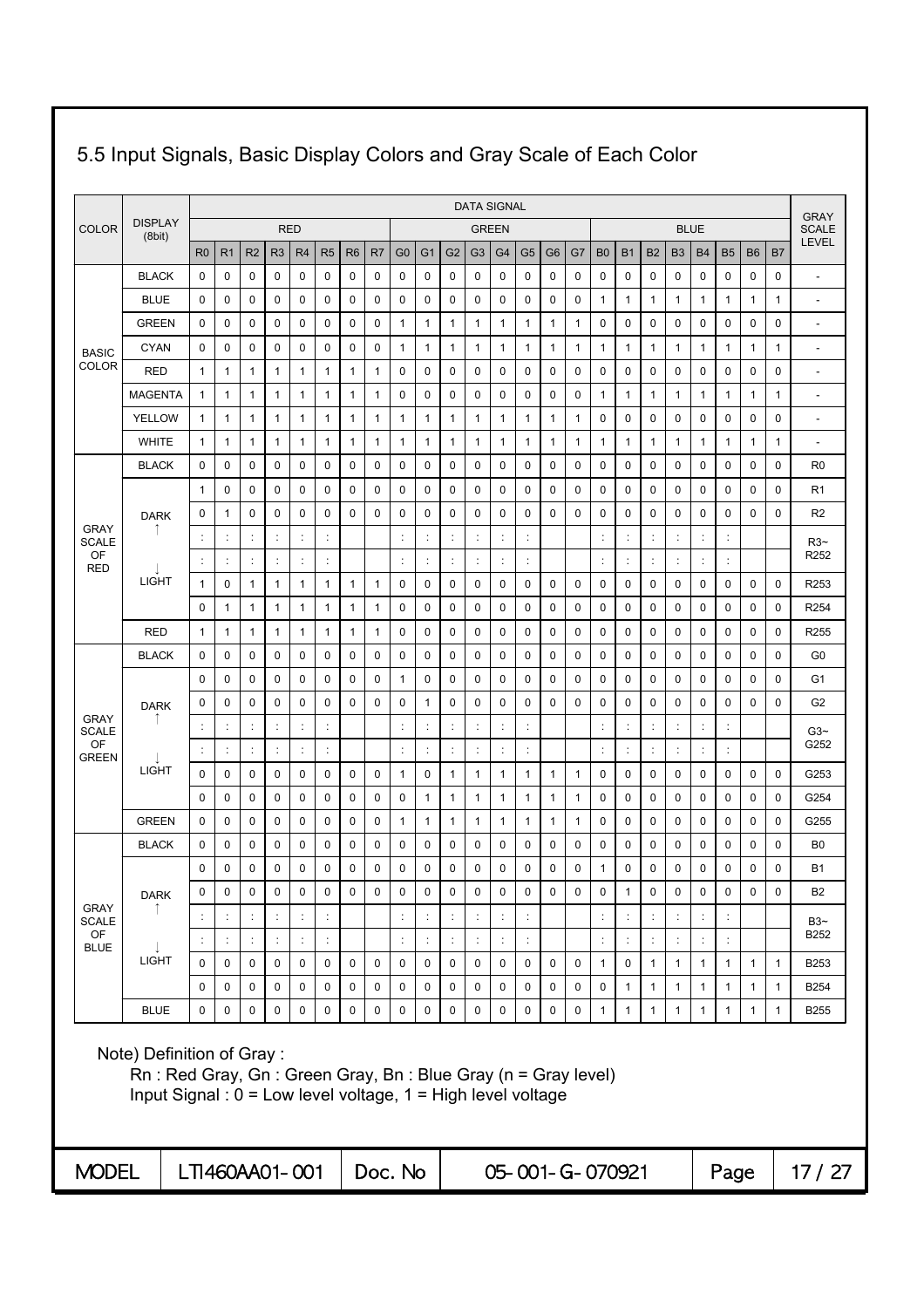# **6. Interface Timing**

# 6.1 Timing Parameters (DE only mode)

| Signal       | Item                               | Symbol                  | Min.                         | Typ. | Max.                     | Unit          | <b>Note</b> |
|--------------|------------------------------------|-------------------------|------------------------------|------|--------------------------|---------------|-------------|
| <b>Clock</b> |                                    | $1/T_c$                 | 65                           | 80   | 85                       | <b>MHz</b>    |             |
| Hsync        | Frequency                          | $F_H$                   | 43                           | 50   | 53                       | <b>KHz</b>    |             |
| Vsync        |                                    | $F_{V}$                 | $\overline{\phantom{0}}$     | 60   |                          | Hz            |             |
| Vertical     | Active<br><b>Display</b><br>Period | $T_{VD}$                | $\qquad \qquad \blacksquare$ | 768  | $\overline{\phantom{a}}$ | Lines         |             |
| Display Term | Vertical<br>Total                  | $T_{V}$                 | 773                          | 838  | 1500                     | Lines         |             |
| Horizontal   | Active<br><b>Display</b><br>Period | $T_{HD}$                | -                            | 1366 | $\overline{\phantom{a}}$ | <b>Clocks</b> |             |
| Display Term | Horizontal<br>Total                | $\mathsf{T}_\mathsf{H}$ | 1568                         | 1600 | 2000                     | <b>Clocks</b> |             |

Note) This product is DE only mode. The input of Hsync & Vsync signal does not have an effect on normal operation.

Test Point : TTL control signal and CLK at LVDS Tx input terminal in system

| $MODEL$   LTI460AA01-001   Doc. No | 05-001-G-070921 | Page, | 18/27 |
|------------------------------------|-----------------|-------|-------|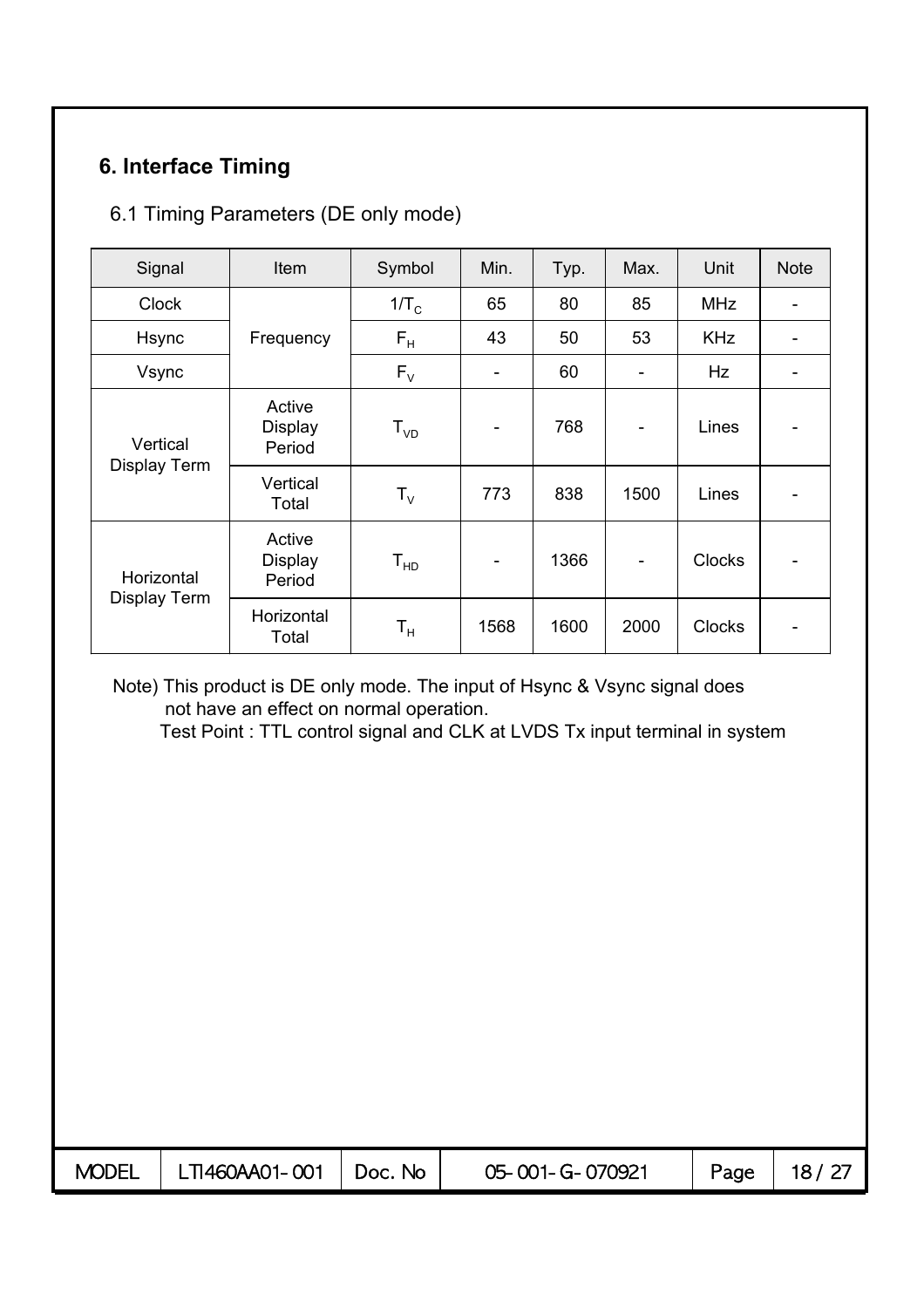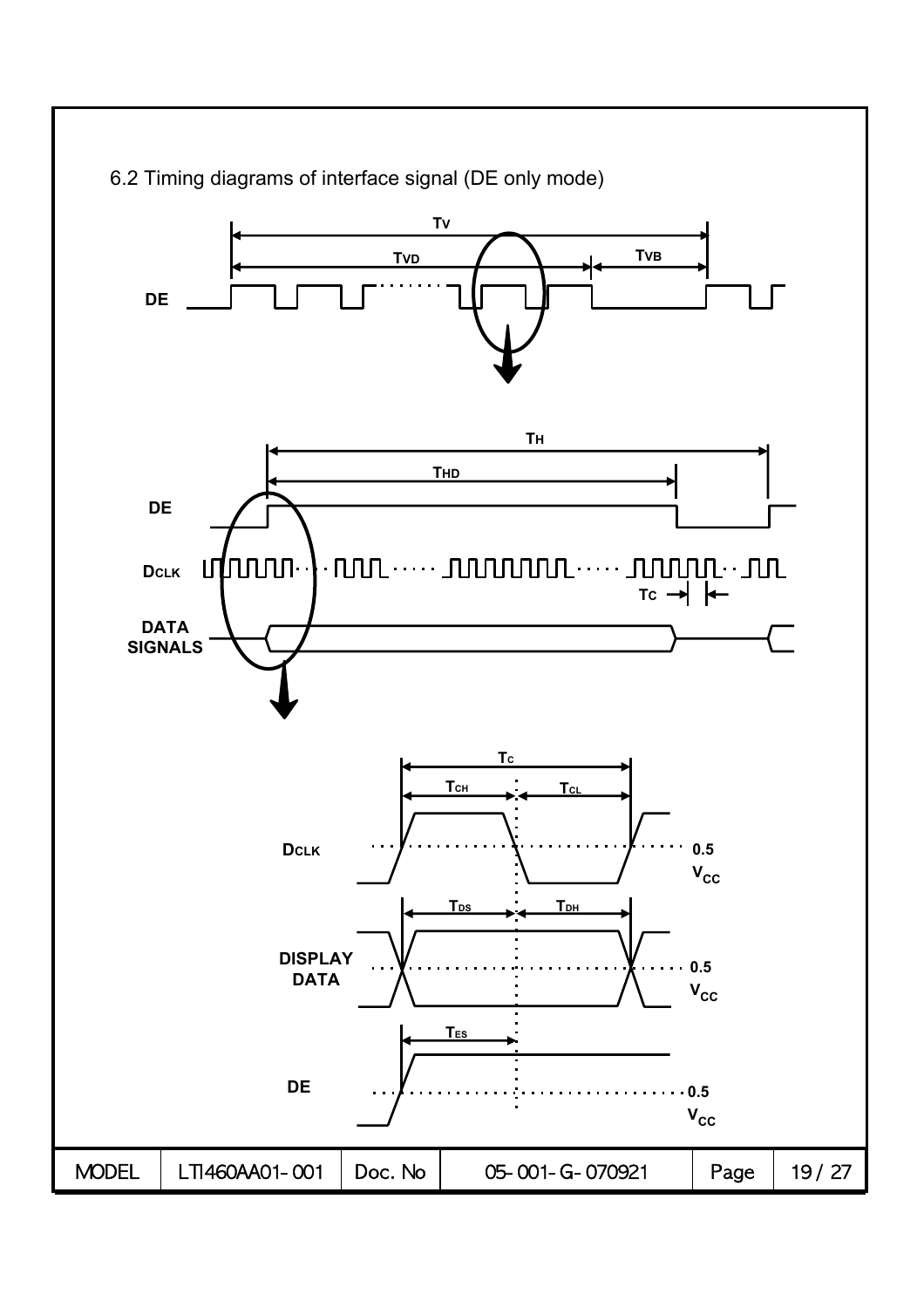### 6.3 Power ON/OFF Sequence

To prevent a latch-up or DC operation of the LCD Module, the power on/off sequence should be as the diagram below.

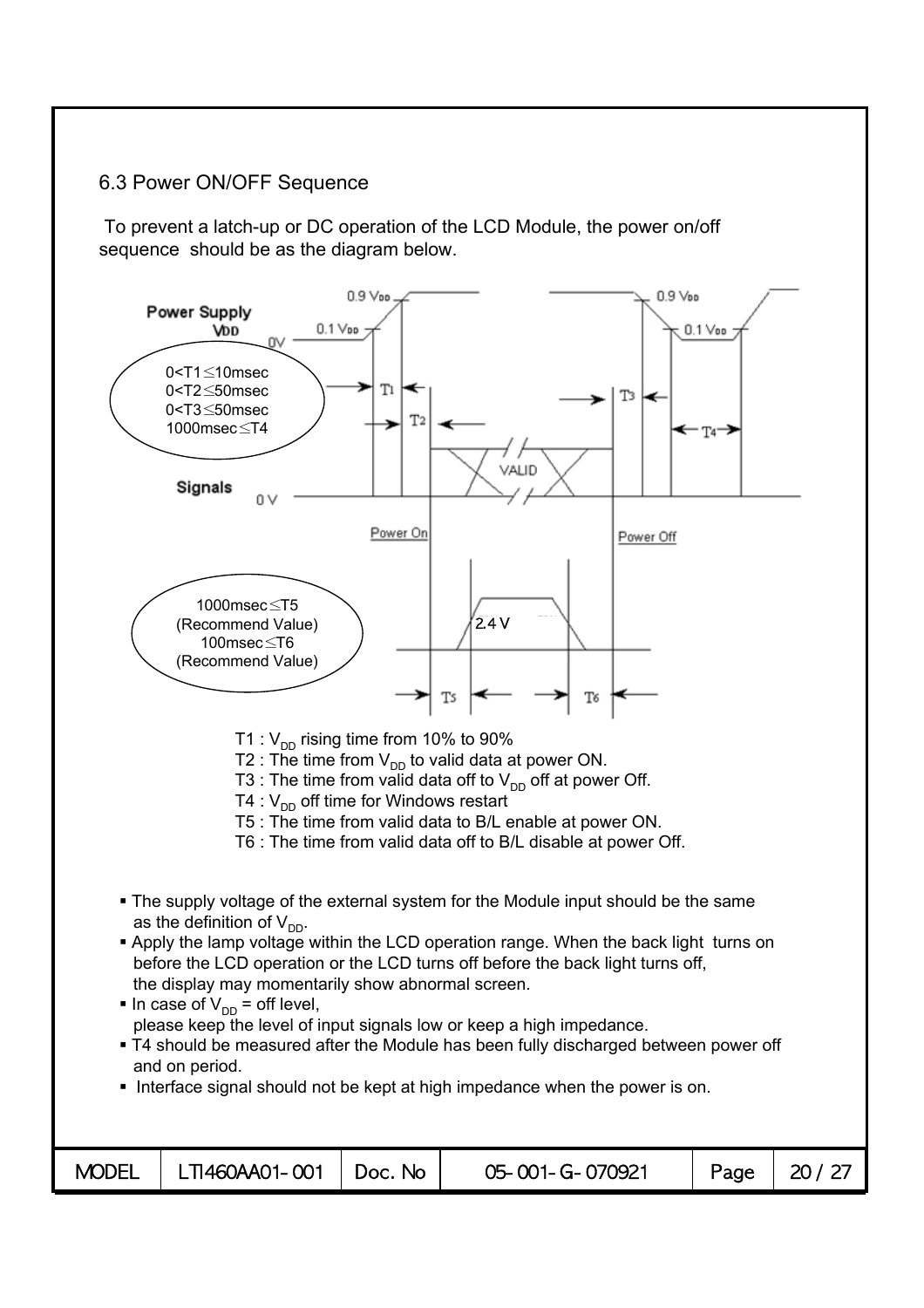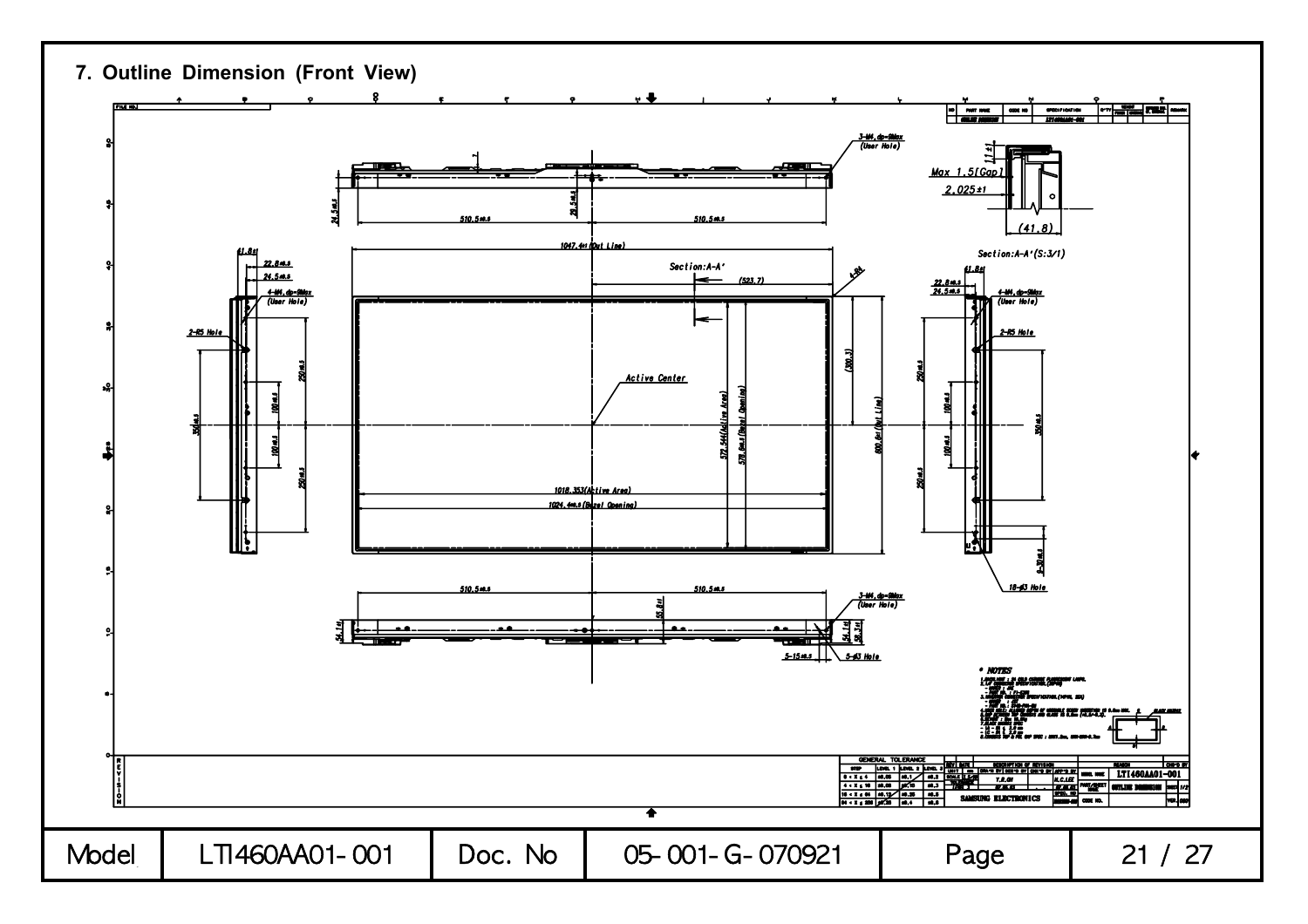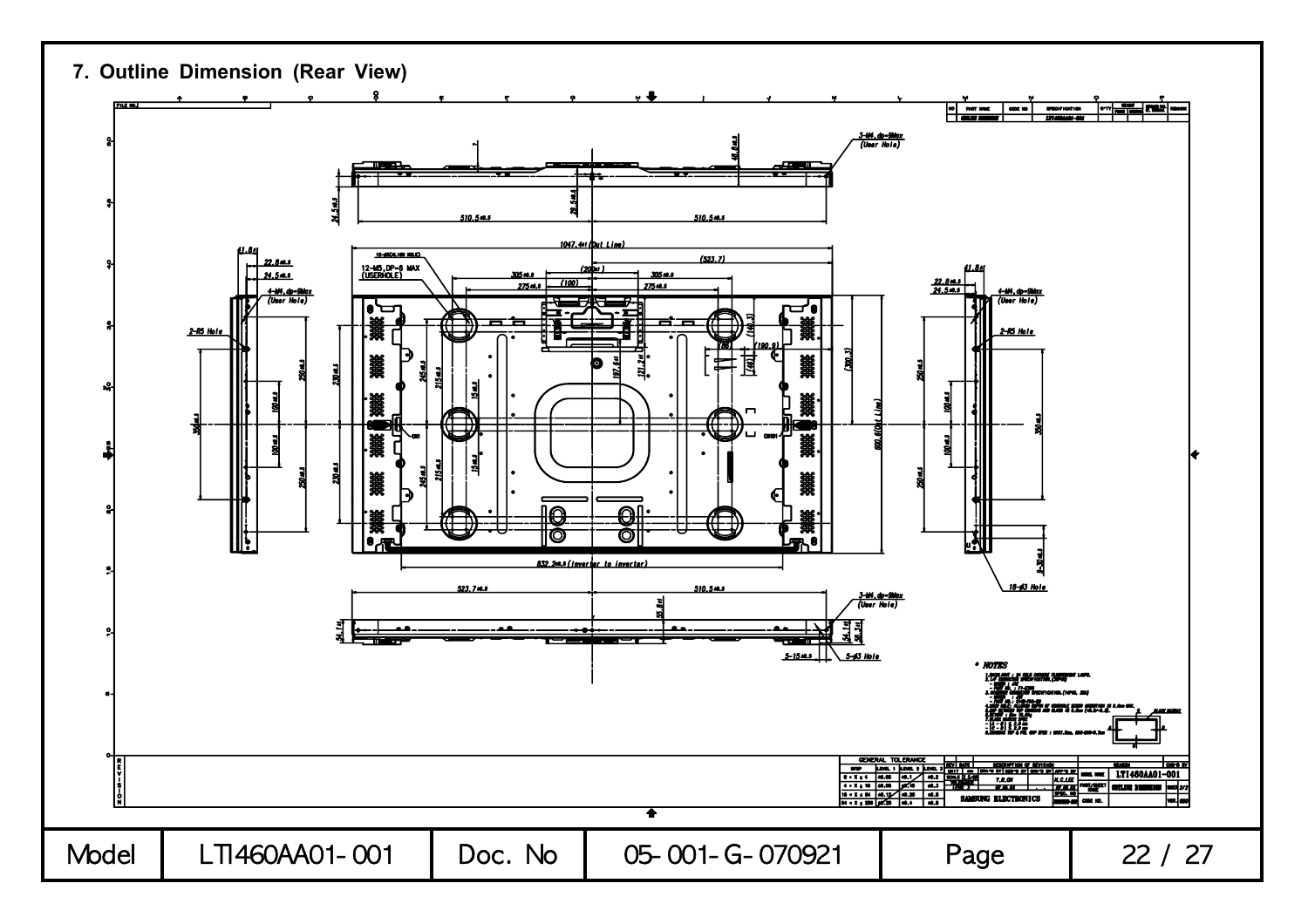

|              | <b>Item</b>              | Specification                   | <b>Remark</b>                                                                                                                                                            |      |       |  |  |  |
|--------------|--------------------------|---------------------------------|--------------------------------------------------------------------------------------------------------------------------------------------------------------------------|------|-------|--|--|--|
|              | <b>LCD Packing</b>       | 10ea / (Packing-<br>Pallet Box) | 1. 170Kg / LCD (10ea)<br>2. 10 Kg / Cushion-pallet (2ea)<br>3. 8 Kg / Packing-Pallet Box (1ea)<br>4. Cushion-pallet Material: EPS<br>5. Packing-Pallet Box Material: DW4 |      |       |  |  |  |
|              | Pallet                   | 1Box / Pallet                   | 1. Pallet weight = $8.8kg$                                                                                                                                               |      |       |  |  |  |
|              | <b>Packing Direction</b> | Vertical                        |                                                                                                                                                                          |      |       |  |  |  |
|              | <b>Total Pallet Size</b> | $H \times V \times$ height      | $1270mm(H)$ x 1150mm(V) x 844mm(height)                                                                                                                                  |      |       |  |  |  |
|              | Total Pallet Weight      | 196.8kg                         | Pallet(8.8kg) + Module(170 kg) + Cushion(10kg)<br>+ Pallet-BOX(8kg)                                                                                                      |      |       |  |  |  |
|              |                          |                                 |                                                                                                                                                                          |      |       |  |  |  |
| <b>MODEL</b> | LTI460AA01-001           | Doc. No                         | 05-001-G-070921                                                                                                                                                          | Page | 23/27 |  |  |  |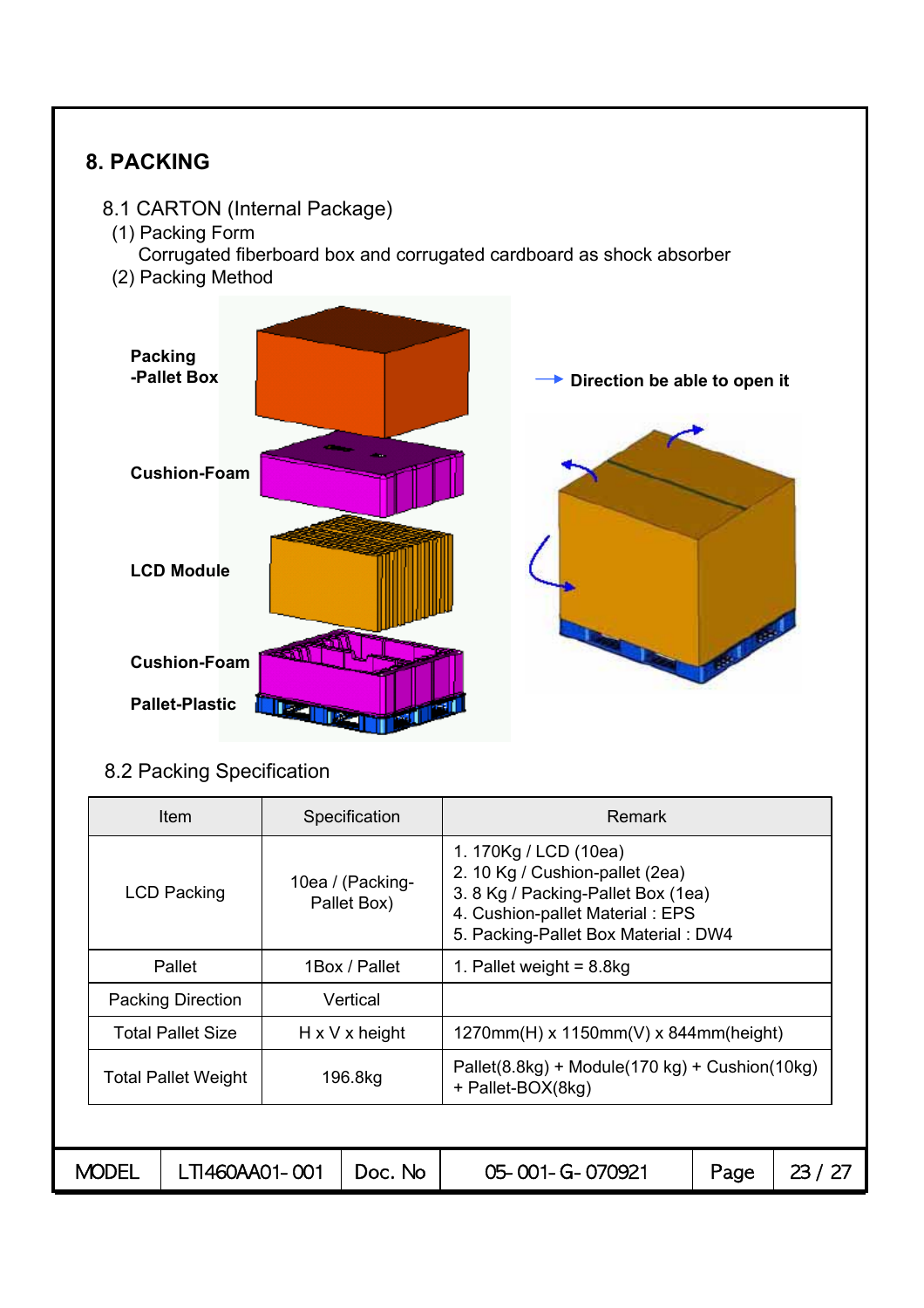# **9. MARKING & OTHERS**

A nameplate bearing followed by is affixed to a shipped product at the specified location on each product.

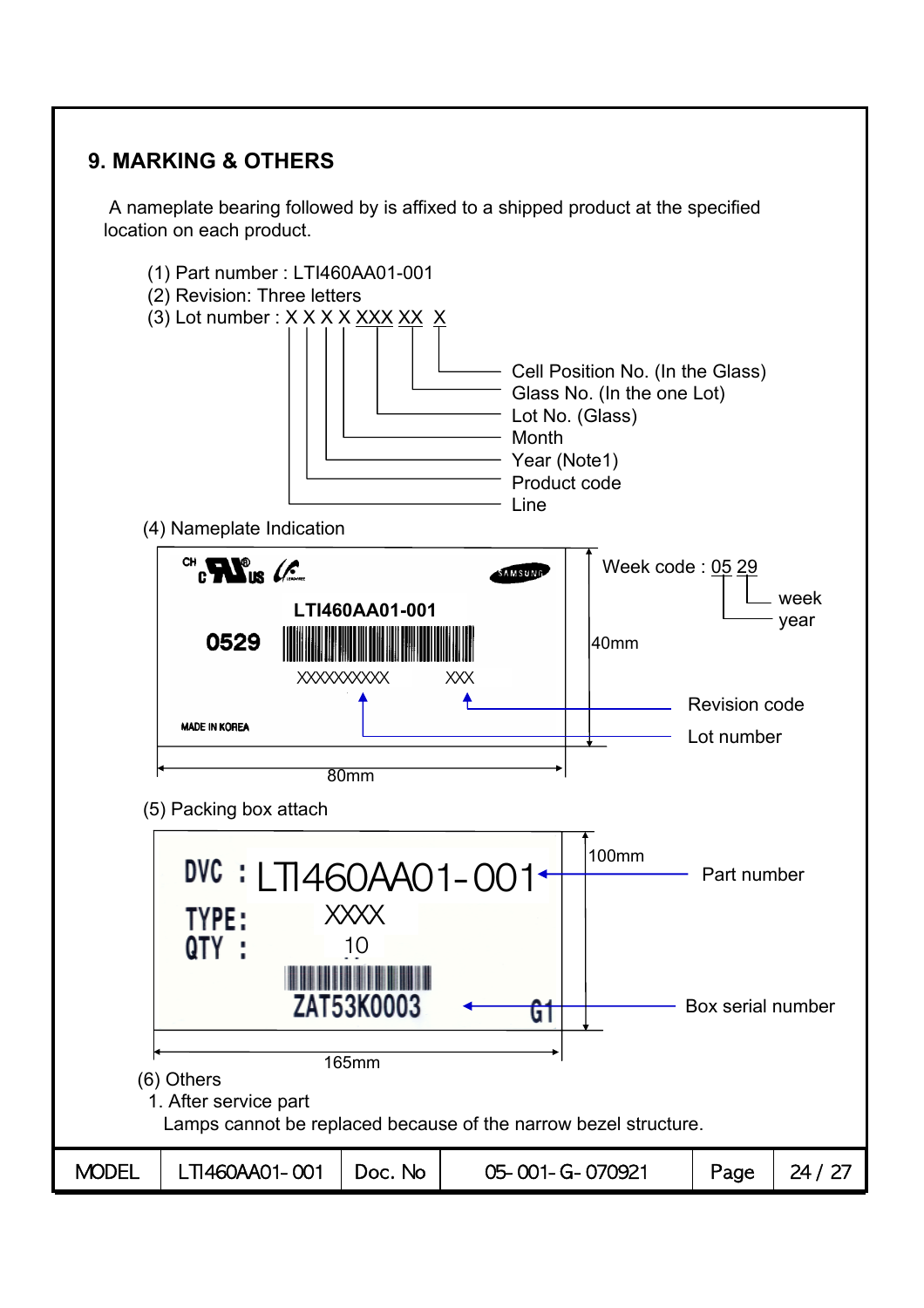# **10. General Precautions**

### 10.1 Handling

- (a) When the Module is assembled, it should be attached to the system firmly using all mounting holes. Be careful not to twist and bend the Module.
- (b) Because the inverter use high voltage, it should be disconnected from power before it is assembled or disassembled.
- (c) Refrain from strong mechanical shock and / or any force to the Module. In addition to damage, this may cause improper operation or damage to the Module and CCFT back light.
- (d) Note that polarizers are very fragile and could be damage easily. Do not press or scratch the surface harder than a HB pencil lead.
- (e) Wipe off water droplets or oil immediately. If you leave the droplets for a long time, staining or discoloration may occur.
- (f) If the surface of the polarizer is dirty, clean it using absorbent cotton or soft cloth.
- (g) Desirable cleaners are water, IPA(Isopropyl Alcohol) or Hexane. Do not use Ketone type materials(ex. Acetone), Ethyl alcohol, Toluene, Ethyl acid or Methyl chloride. It might permanent damage to the polarizer due to chemical reaction.
- (h) If the liquid crystal material leaks from the panel, it should be kept away from the eyes or mouth . In case of contact with hands, legs or clothes, it must be washed away with soap thoroughly.
- (i) Protect the Module from static, or the CMOS Gate Array IC would be damaged.
- (j) Use finger-stalls with soft gloves in order to keep display clean during the incoming inspection and assembly process.
- (k) Do not disassemble the Module.
- (l) Do not pull or fold the lamp wire.
- (m) Do not adjust the variable resistor located on the Module.
- (n) Protection film for polarizer on the Module should be slowly peeled off just before use so that the electrostatic charge can be minimized.

(o) Pins of I/F connector should not be touched directly with bare hands.

| <b>MODEL</b> | LTI460AA01-001 | Doc. No | 05-001-G-070921 | Page | 25 / 27 |
|--------------|----------------|---------|-----------------|------|---------|
|--------------|----------------|---------|-----------------|------|---------|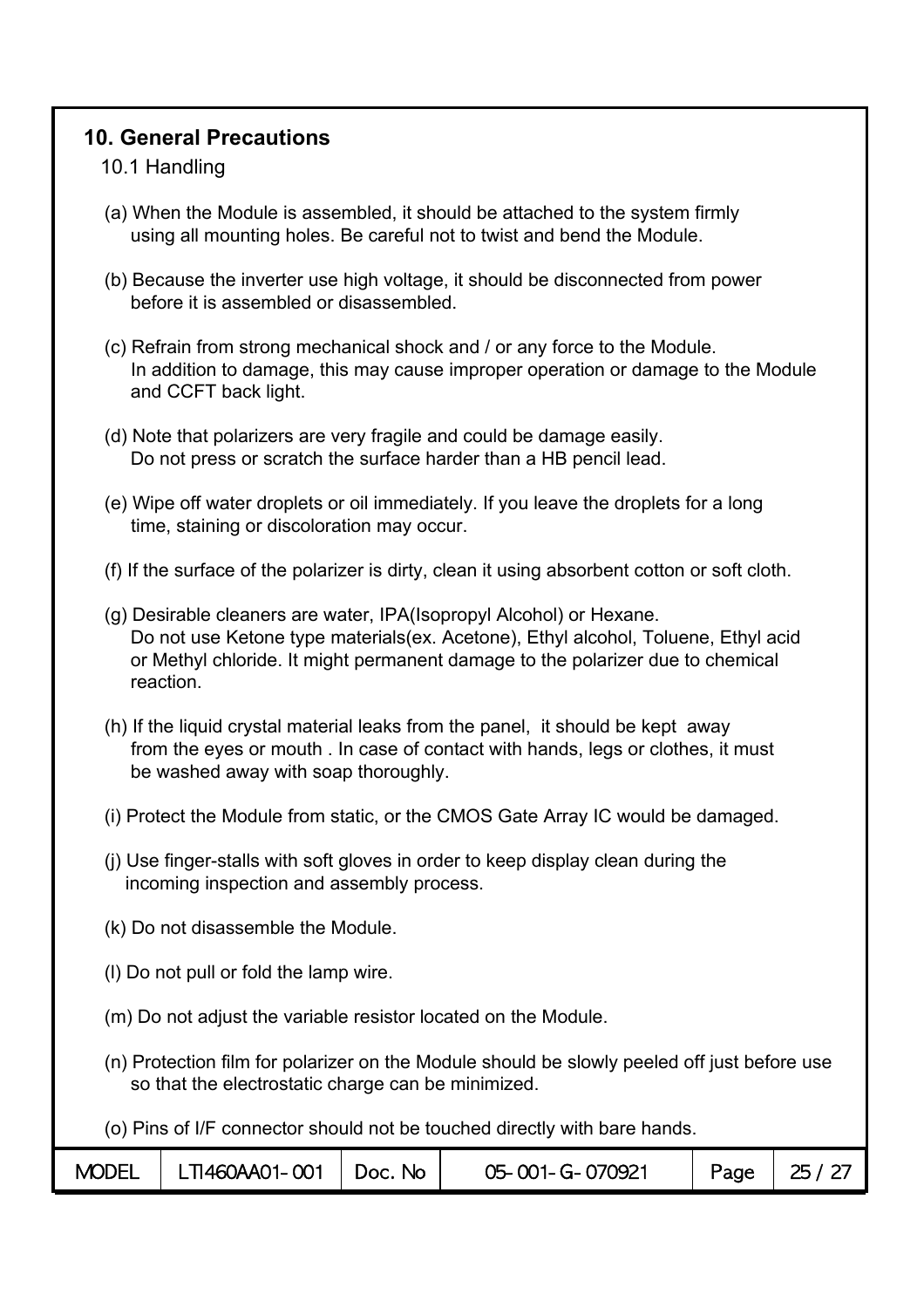### 10.2 Storage

- (a) Do not leave the Module in high temperature, and high humidity for a long time. It is highly recommended to store the Module with temperature from 0 to 35℃ and relative humidity of less than 70%.
- (b) Do not store the TFT-LCD Module in direct sunlight.
- (c) The Module should be stored in a dark place. It is prohibited to apply sunlight or fluorescent light in storing.

### 10.3 Operation

- (a) Do not connect or disconnect the Module in the "Power On" condition.
- (b) Power supply should always be turned on/off by the "Power on/off sequence"
- (c) Module has high frequency circuits. Sufficient suppression to the electromagnetic interference should be done by system manufacturers. Grounding and shielding methods may be important to minimize the interference.
- (d) The cable between the back light connector and its inverter power supply should be connected directly with a minimized length. A longer cable between the back light and the inverter may cause lower luminance of lamp(CCFT) and may require higher startup voltage(Vs).
- 10.4 Operation Condition Guide
	- (a) The LCD product should be operated under normal conditions. Normal condition is defined as below;
		- Temperature : 20±15℃
		- Humidity :  $55\pm20\%$
		- Display pattern : continually changing pattern (Not stationary)
	- (b) If the product will be used in extreme conditions such as high temperature, humidity, display patterns or operation time etc.., It is strongly recommended to contact SEC for Application engineering advice. Otherwise, its reliability and function may not be guaranteed. Extreme conditions are commonly found at Airports, Transit Stations, Banks, Stock market, and Controlling systems.

|--|